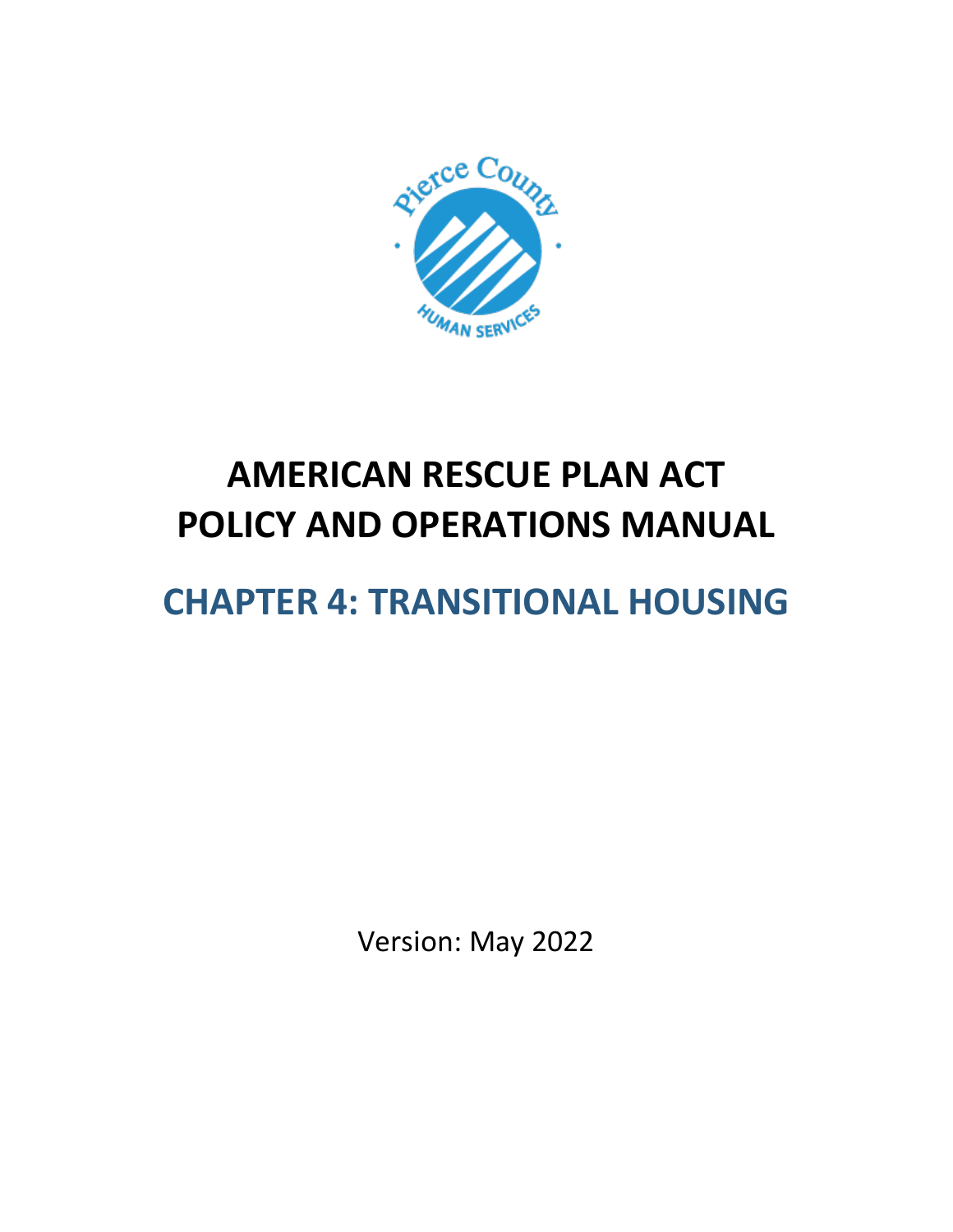# **Table of Contents**

| 4.1 |         |  |                                                                     |  |
|-----|---------|--|---------------------------------------------------------------------|--|
|     | 4.1.1   |  |                                                                     |  |
|     | 4.1.2   |  |                                                                     |  |
|     | 4.1.2.1 |  |                                                                     |  |
|     |         |  |                                                                     |  |
|     | 4.1.3.1 |  |                                                                     |  |
| 4.2 |         |  |                                                                     |  |
|     | 4.2.1   |  |                                                                     |  |
|     | 4.2.1.1 |  |                                                                     |  |
|     |         |  |                                                                     |  |
|     | 4.2.2   |  | ELIGIBILITY RE-CERTIFICATION: REQUIREMENTS FOR ENROLLED HOUSEHOLDS2 |  |
|     | 4.2.3   |  |                                                                     |  |
| 4.3 |         |  |                                                                     |  |
|     | 4.3.1   |  |                                                                     |  |
|     | 4.3.2   |  |                                                                     |  |
|     | 4.3.2.1 |  |                                                                     |  |
|     | 4.3.2.2 |  |                                                                     |  |
|     | 4.3.3   |  |                                                                     |  |
|     | 4.3.3.1 |  |                                                                     |  |
|     | 4.3.3.2 |  |                                                                     |  |
|     | 4.3.3.3 |  |                                                                     |  |
|     | 4.3.3.4 |  |                                                                     |  |
|     |         |  |                                                                     |  |
|     | 4.3.4.1 |  |                                                                     |  |
|     | 4.3.4.2 |  |                                                                     |  |
|     | 4.3.4.3 |  |                                                                     |  |
|     | 4.3.5   |  |                                                                     |  |
|     | 4.3.5.1 |  |                                                                     |  |
|     | 4.3.5.2 |  |                                                                     |  |
|     | 4.3.5.3 |  |                                                                     |  |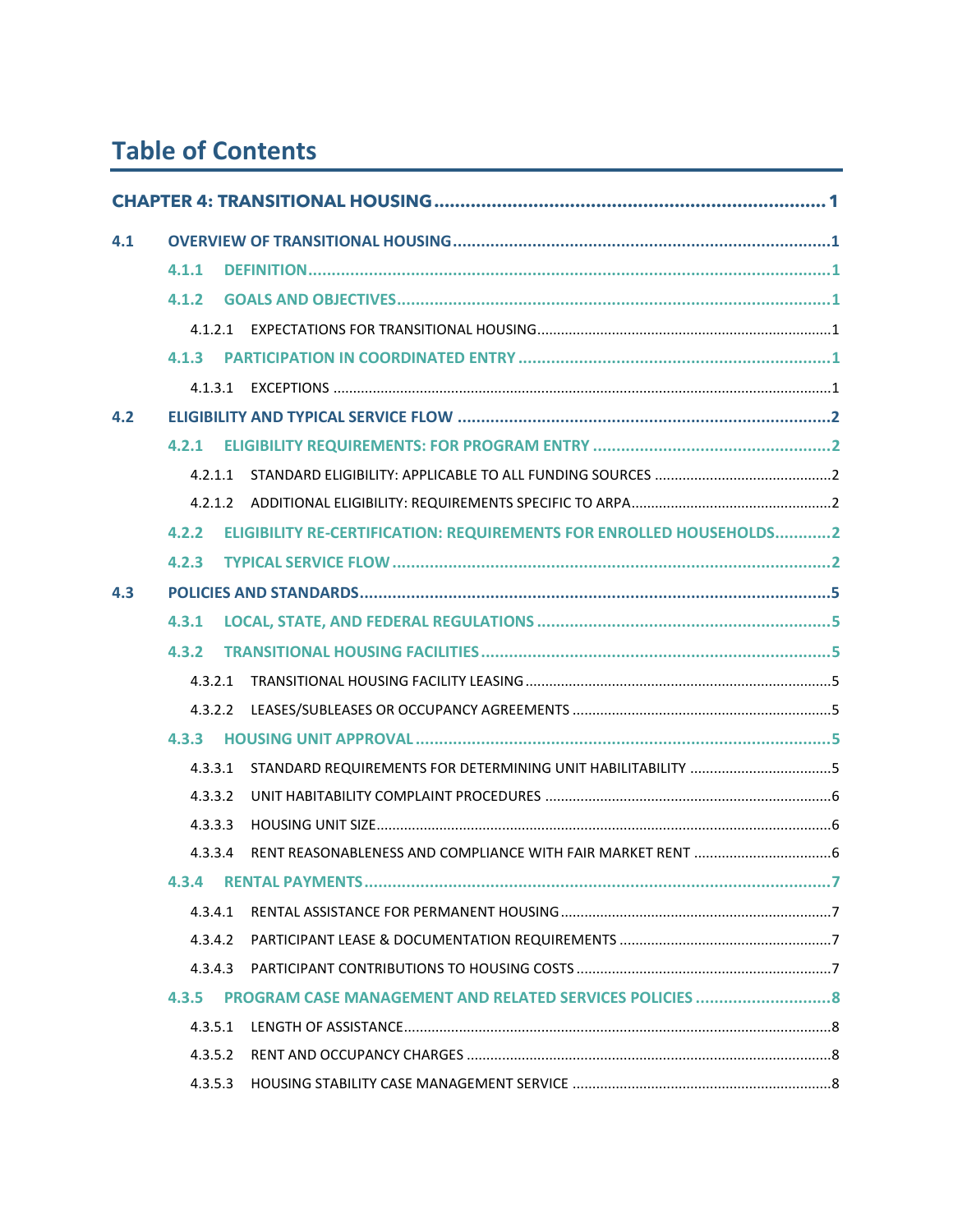|                                  | 4.3.6 |  |
|----------------------------------|-------|--|
|                                  | 4361  |  |
| $\mathbf{A}$ . $\mathbf{\Delta}$ |       |  |
|                                  | 4.4.1 |  |
|                                  |       |  |
|                                  | 4.4.2 |  |
| 4.5                              |       |  |
|                                  | 4.5.1 |  |
|                                  | 4.5.2 |  |
|                                  | 4.5.3 |  |
|                                  |       |  |
| 4.6                              |       |  |
|                                  | 4.6.1 |  |
|                                  | 4.6.2 |  |
|                                  |       |  |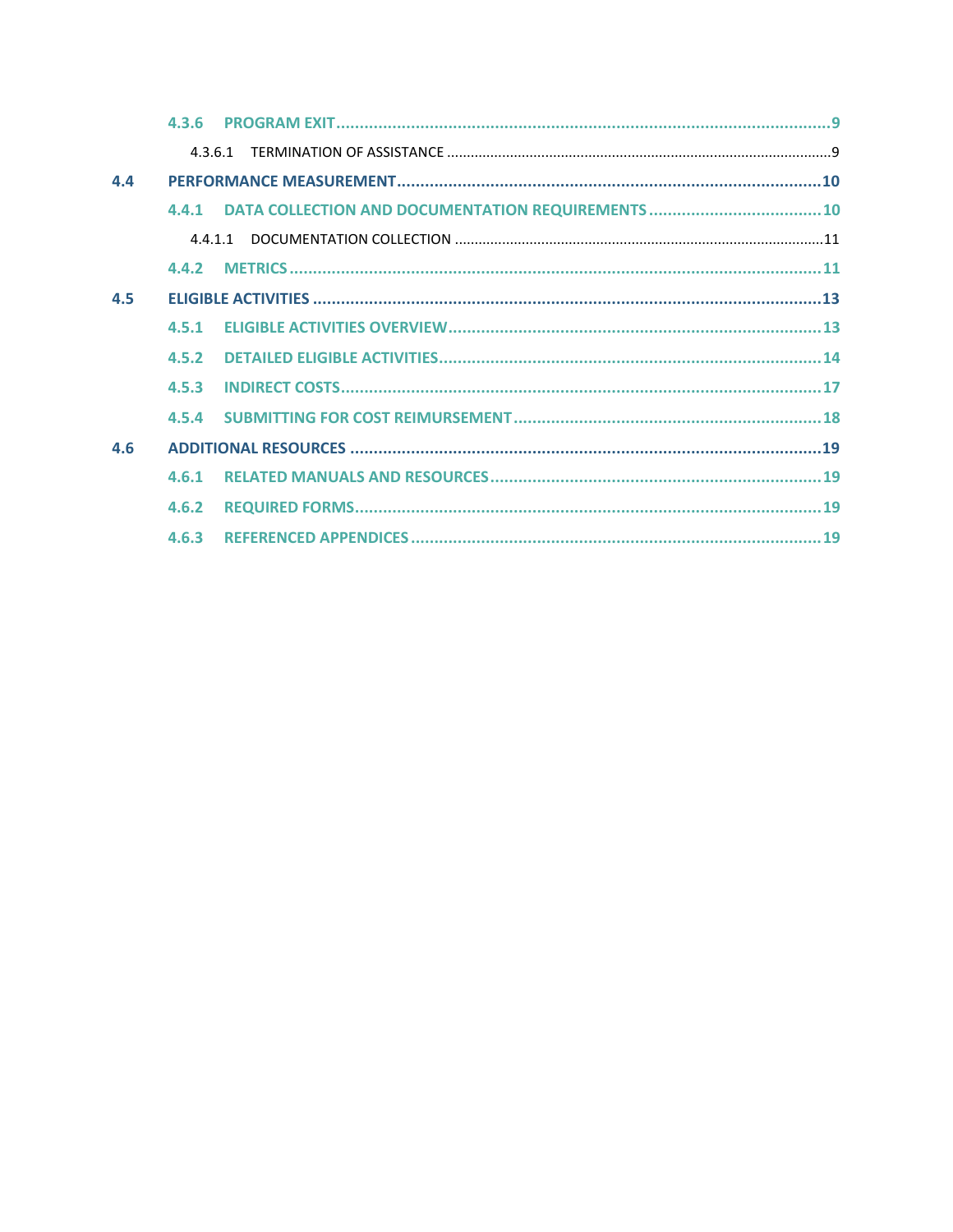# <span id="page-3-0"></span>**CHAPTER 4: TRANSITIONAL HOUSING**

# <span id="page-3-1"></span>**4.1 OVERVIEW OF TRANSITIONAL HOUSING**

# <span id="page-3-2"></span>**4.1.1 DEFINITION**

Transitional Housing (TH) is a temporary housing intervention designed to help households experiencing homelessness with interim stability and support to move as quickly as possible into permanent housing. The maximum length of stay in a TH program is 24 months. TH services include interim housing, housing stability and case management services, and linkages to mainstream and community resources.

## <span id="page-3-3"></span>**4.1.2 GOALS AND OBJECTIVES**

The goal of TH is to provide households with short-term housing while assisting in the resolution of their homelessness and the attainment of permanent housing as quickly as possible.

Among the program's objectives are to:

- Help households quickly identify and move into a safe and suitable housing solution.
- Tailor services to meet the individual needs and goals of the household.
- Identify any additional services or supports the household will need to maintain stability.
- Connect households to mainstream resources and benefits for which they may be eligible.

#### <span id="page-3-4"></span>**4.1.2.1 EXPECTATIONS FOR TRANSITIONAL HOUSING**

- Transitional Housing projects must demonstrate an ability to realize shorter lengths of stay than traditional Transitional Housing (i.e., 24 months) and successful exits to permanent housing for project participants.
- Transitional Housing projects must also demonstrate reduced and streamlined project rules.

#### <span id="page-3-5"></span>**4.1.3 PARTICIPATION IN COORDINATED ENTRY**

Pierce County TH service providers are required to participate in Coordinated Entry (CE) and must receive referrals for program vacancies through CE. See **Homeless Housing Program Policy and Operations Manual Chapter 3: Coordinated Entry** regarding CE Prioritization, Matching and Referral policies.

#### <span id="page-3-6"></span>**4.1.3.1 EXCEPTIONS**

Victim service providers may choose to not use CE for referrals.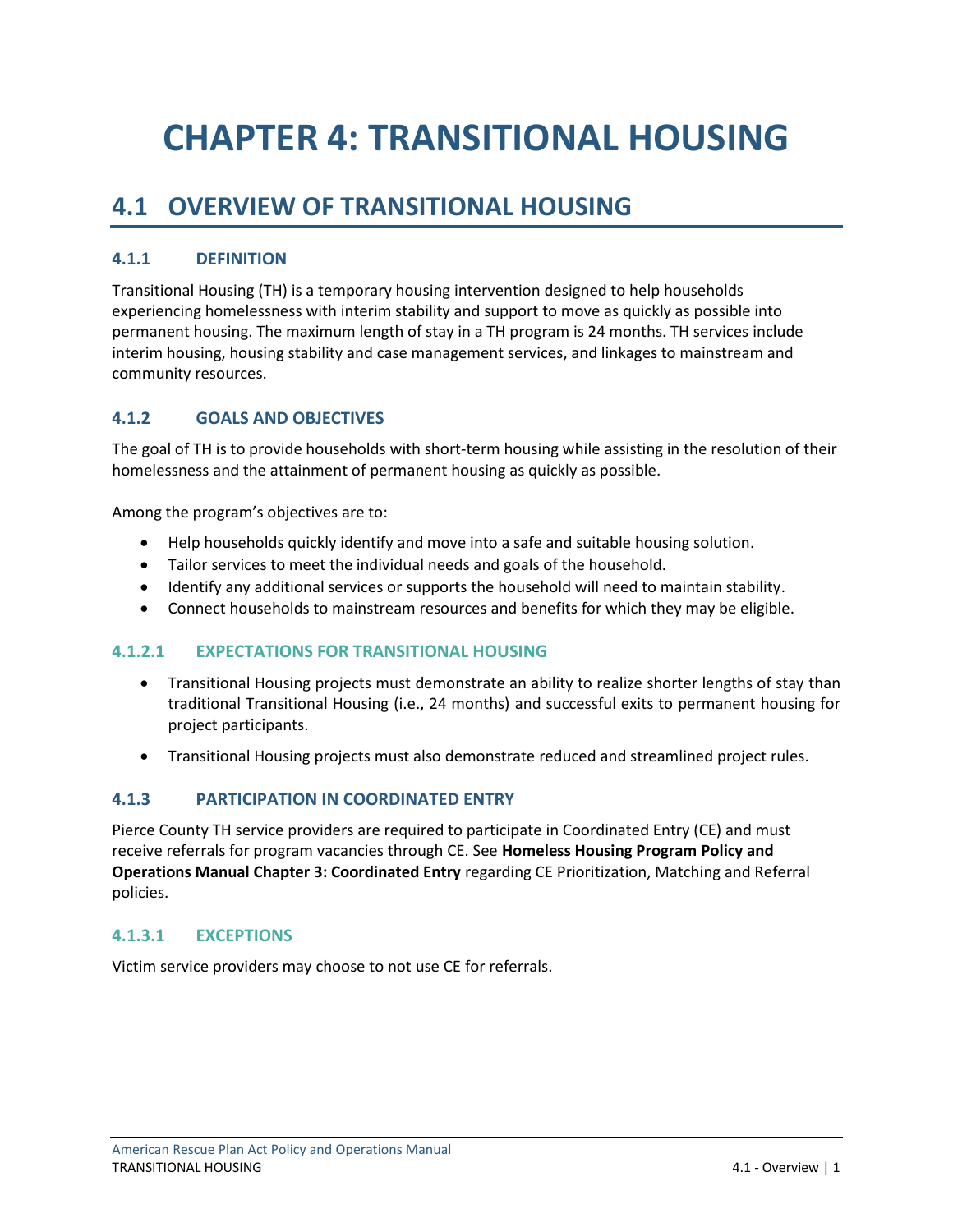# <span id="page-4-0"></span>**4.2 ELIGIBILITY AND TYPICAL SERVICE FLOW**

## <span id="page-4-1"></span>**4.2.1 ELIGIBILITY REQUIREMENTS: FOR PROGRAM ENTRY**

#### <span id="page-4-2"></span>**4.2.1.1 STANDARD ELIGIBILITY: APPLICABLE TO ALL FUNDING SOURCES**

To be eligible for TH, households must meet the following conditions:

- 1. Households must be experiencing homelessness, in accordance with Category 1 or Category 4 of the U.S. Department of Housing and Urban Development (HUD)'s Homelessness Definition as defined by HUD under 24 CFR Part 578<sup>1</sup>.
- 2. Households must willingly engage with Coordinated Entry for a Screening and Assessment.

TH programs for families with children under 18 may not deny admission to any family based on the age of any child under 18. Exceptions may only be allowable if the program has a primary purpose of implementing an evidence-based practice that requires that housing units be targeted to families with children in a specific age group.

#### <span id="page-4-3"></span>**4.2.1.2 ADDITIONAL ELIGIBILITY: REQUIREMENTS SPECIFIC TO ARPA**

In instances where service providers receive multiple sources of funding for the same unit/household and eligibility requirements overlap, service providers must comply with the more stringent of the requirements.

| <b>Funding Source</b> | <b>Eligibility Guidelines</b>                                                                                                |
|-----------------------|------------------------------------------------------------------------------------------------------------------------------|
|                       | In addition to the Standard Eligibility Requirements above, the<br>following requirements apply for ARPA-funded TH programs: |
| <b>ARPA</b>           | Households eligible for ARPA-funded TH resources must meet<br>income requirements of at or below 50% Area Median<br>Income.  |

#### <span id="page-4-4"></span>**4.2.2 ELIGIBILITY RE-CERTIFICATION: REQUIREMENTS FOR ENROLLED HOUSEHOLDS**

There are no eligibility re-certification requirements for TH programs.

#### <span id="page-4-5"></span>**4.2.3 TYPICAL SERVICE FLOW**

The table below depicts a typical service flow in TH programs, noting that modifications will apply dependent on the needs of the household.

| <b>Process Step</b> | <b>Process Detail</b>                                                                                                          |
|---------------------|--------------------------------------------------------------------------------------------------------------------------------|
|                     | 1. Households are referred to TH providers through CE.                                                                         |
| <b>Referrals</b>    | 2. Upon receiving a referral, the TH program updates the referral<br>status to Accepted and attempts to contact the household. |

<sup>&</sup>lt;sup>1</sup> See Appendix A-2 for details.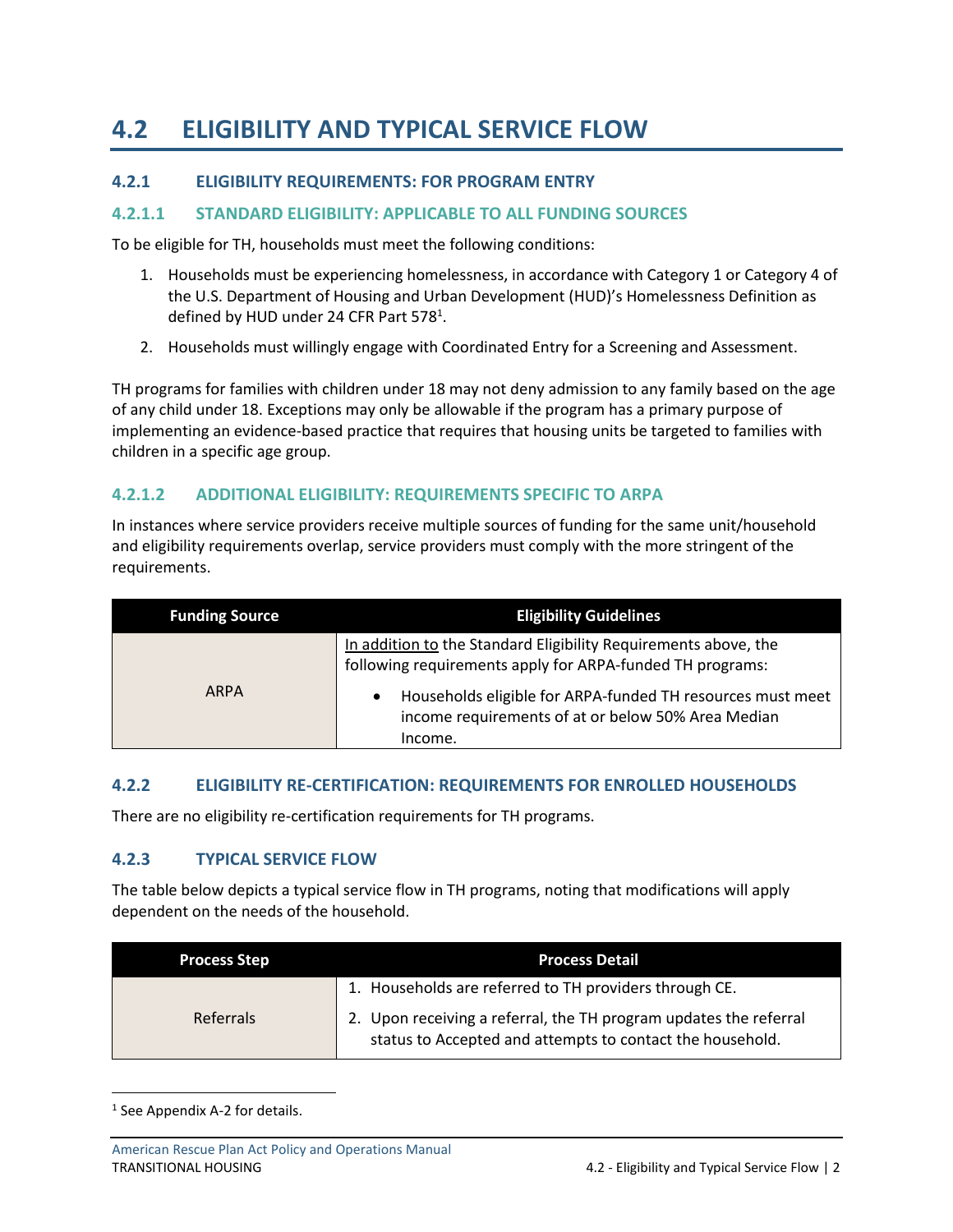|                                                                                                         | 3. Once in contact with the household, the TH service provider<br>schedules a time to meet with the household to confirm eligibility<br>and conduct an intake and enrollment. Should the TH service<br>provider be unable to contact the household, the program may<br>return the referral to CE with an update that the household was<br>unable to be contacted. See Homeless Housing Program Policy<br>and Operations Manual Chapter 3: Coordinated Entry Section<br>3.3.11.5 for more details on Lost Contact referral protocols. |
|---------------------------------------------------------------------------------------------------------|--------------------------------------------------------------------------------------------------------------------------------------------------------------------------------------------------------------------------------------------------------------------------------------------------------------------------------------------------------------------------------------------------------------------------------------------------------------------------------------------------------------------------------------|
|                                                                                                         | 1. If not already available in the participant's file, TH service<br>providers must verify the eligibility of households referred to their<br>program.                                                                                                                                                                                                                                                                                                                                                                               |
| <b>Eligibility Verification, Data</b><br><b>Collection, and Program</b><br><b>Intake and Enrollment</b> | 2. Program staff will collect documentation from household<br>verifying eligibility and, if eligible, enroll the household into the<br>TH program in the Homeless Management Information System<br>(HMIS). Documentation verifying eligibility should be collected<br>prior to enrollment.                                                                                                                                                                                                                                           |
|                                                                                                         | 3. TH staff reviews all necessary intake paperwork including<br>documents related to Program Agreements, Participant Rights<br>and Responsibilities, Lease/Sublease or Occupancy Agreement,<br>and Grievance Procedures in detail with the household, and both<br>parties sign the Agreement. A copy is provided to the household.                                                                                                                                                                                                   |
|                                                                                                         | Create Housing Stability Plan: Program staff will work with the<br>1.<br>household to outline the steps that will be taken to regain<br>housing. TH staff creates a hard copy file for the participant. This<br>must include, at a minimum:                                                                                                                                                                                                                                                                                          |
|                                                                                                         | Housing Goals: Concrete plan and action steps for<br>a.<br>moving to housing other than the shelter, ideally to<br>permanent housing.                                                                                                                                                                                                                                                                                                                                                                                                |
| <b>Housing Stability Plan</b><br>Development                                                            | Linkages to Mainstream Resources: Goal and action<br>b.<br>steps related to obtaining all public/ mainstream benefits<br>to which the participant is entitled and interested. This<br>may include steps towards obtaining or maintaining<br>income through education, employment, job training<br>and/or financial counseling. It may also include linkages<br>to needed physical, mental and/or behavioral health<br>services and supports.                                                                                         |
|                                                                                                         | 2. TH staff and participants regularly review and update the Housing<br>Stability Plan with specific housing and self-sufficiency goals and<br>action steps to retain positive housing outcomes.                                                                                                                                                                                                                                                                                                                                     |
|                                                                                                         | 3. TH staff should assist participants in connections to resources<br>including mainstream benefits and services in alignment with<br>their individualized needs. This may include but is not limited to:                                                                                                                                                                                                                                                                                                                            |
|                                                                                                         | Medical and health resources<br>a.<br>b.<br><b>Employment assistance</b>                                                                                                                                                                                                                                                                                                                                                                                                                                                             |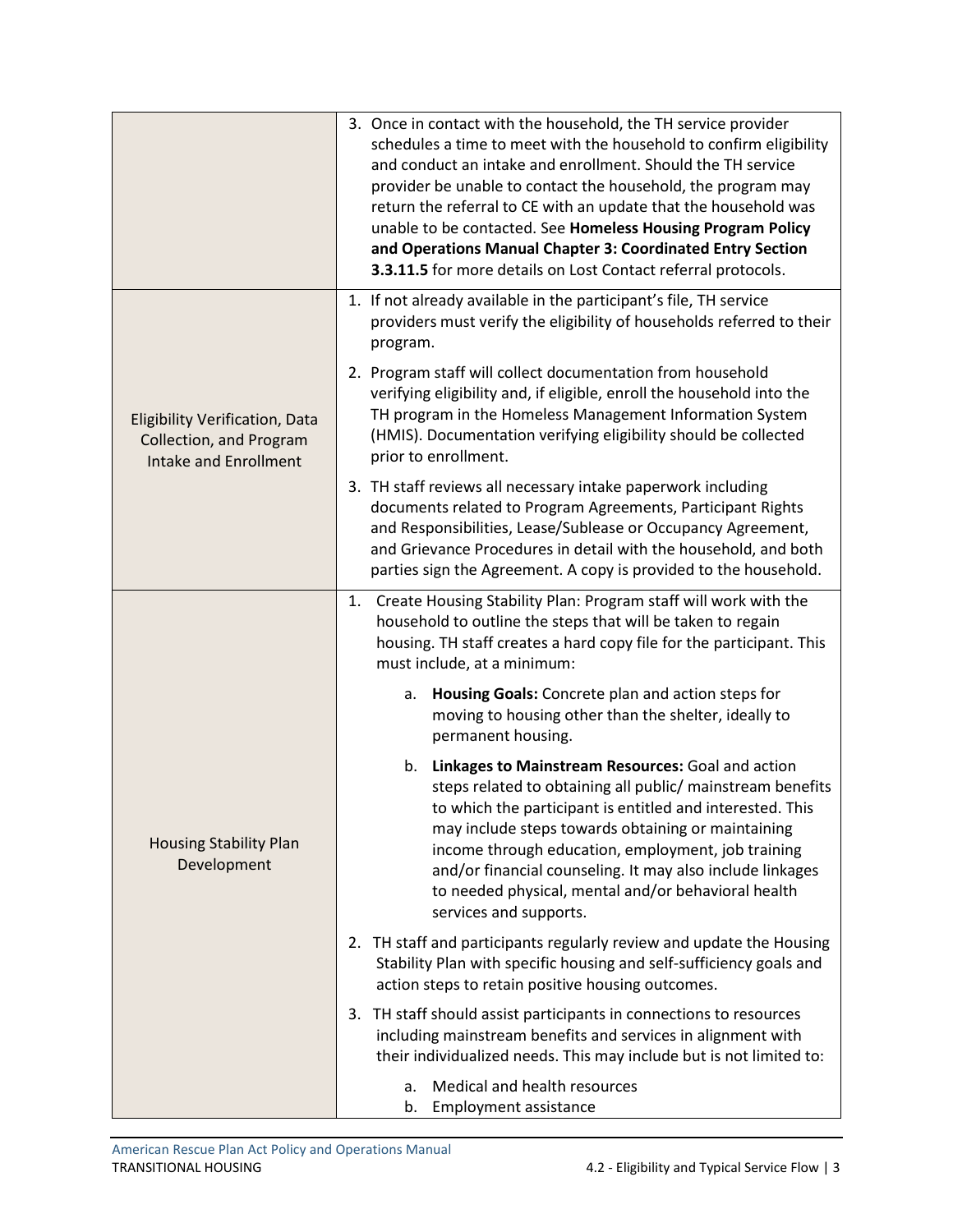|              | Social Security Income or Social Security Disability           |
|--------------|----------------------------------------------------------------|
|              | Income                                                         |
|              | Mental health resources<br>d.                                  |
|              | In-home supportive services<br>e.                              |
|              | Elderly care assistance                                        |
|              | Legal representation<br>g.                                     |
|              | Upon exit from the TH program, staff will close out all agency |
| Program Exit | paperwork according to agency procedures and exit the          |
|              | household from the TH program in HMIS.                         |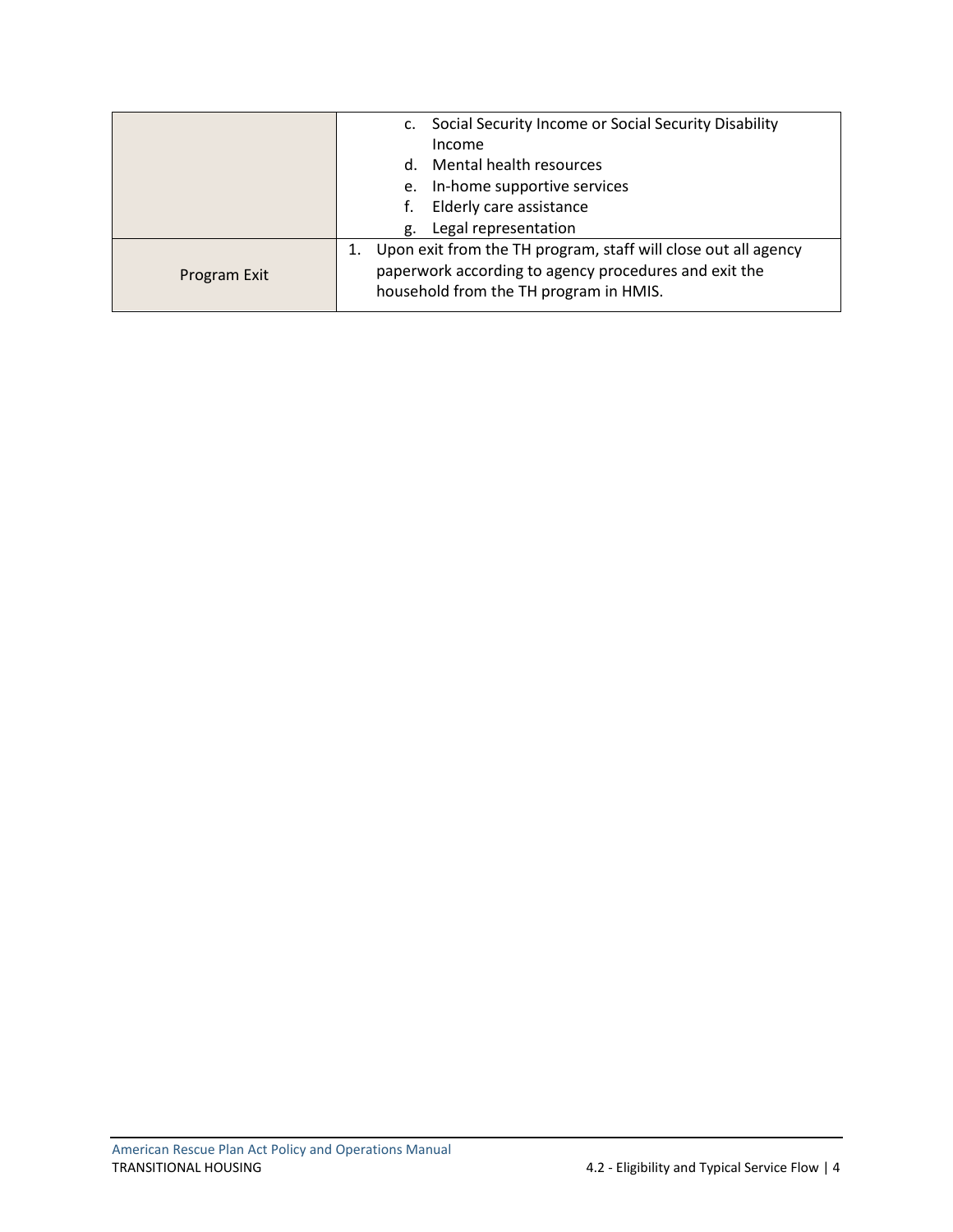# <span id="page-7-0"></span>**4.3 POLICIES AND STANDARDS**

# <span id="page-7-1"></span>**4.3.1 LOCAL, STATE, AND FEDERAL REGULATIONS**

TH programs are governed by an array of state, local, and federal regulations. Service providers should reference applicable regulations included in **Section 1.3: Universal Policies and Standards**. This is not an exhaustive list; it is the responsibility of each individual service provider to ensure they are in compliance with all applicable local, state, and federal regulations. In instances where regulations overlap, service providers must comply with the more stringent of the applicable regulations.

# <span id="page-7-2"></span>**4.3.2 TRANSITIONAL HOUSING FACILITIES**

# <span id="page-7-3"></span>**4.3.2.1 TRANSITIONAL HOUSING FACILITY LEASING**

Transitional Housing projects may lease property, or portions of property, not owned by the service provider or project sponsor involved, for use in providing transitional housing or providing supportive services. Funds may be used to lease individual units or all or part of structures. Rents must be reasonable, and in the case of individual units, the rent paid may not exceed HUD-determined Fair Market Rents. Leasing funds may not be used for units or structures owned by the service provider, subservice provider, their parent organization(s), any other related organization(s), or organizations that are members of a partnership where the partnership owns the structure without a HUD-authorized exception. When leasing funds are used to pay rent on units, the lease must be between the service provider or the subservice provider and the landowner, with a sublease or occupancy agreement with the participant. The service provider may, but is not required to, charge the participant an occupancy charge, consistent with the parameters specified in the CoC interim rule.

# <span id="page-7-4"></span>**4.3.2.2 LEASES/SUBLEASES OR OCCUPANCY AGREEMENTS**

Transitional Housing participants must have a signed lease/sublease or occupancy agreement for the unit in which they are residing. Participants in TH must enter into a lease agreement for a term of at least one month. The lease must be automatically renewable upon expiration, except on prior notice by either party, up to a maximum term of 24 months.

# <span id="page-7-5"></span>**4.3.3 HOUSING UNIT APPROVAL**

# <span id="page-7-6"></span>**4.3.3.1 STANDARD REQUIREMENTS FOR DETERMINING UNIT HABILITABILITY**

Service providers must verify and document the habitability of all housing units into which a participant will be moving (regardless of whether it is a Transitional Housing unit or a permanent housing unit) prior to participant move-in or paying any move-in assistance. Programs must comply with HUD's Housing Quality Standards (HQS) for habitability determinations. An HQS Pre-Inspection Checklist is included in the Appendix for reference (See Appendix B-2). Complete records of inspections and follow-up actions must be maintained in the participant file.

#### **PROCESS TO VERIFY HOUSING QUALITY STANDARDS**

In Pierce County, all HQS inspections are completed by Pierce County Human Services. Inspections less than 12 months old performed by the Housing Authority can be used. For units that require HQS inspection, staff can request an HQS inspection by visiting the Pierce County Human Services website at https://www.piercecountywa.gov/4804/Housing-Quality-Standards-Inspections-HQ. In advance of the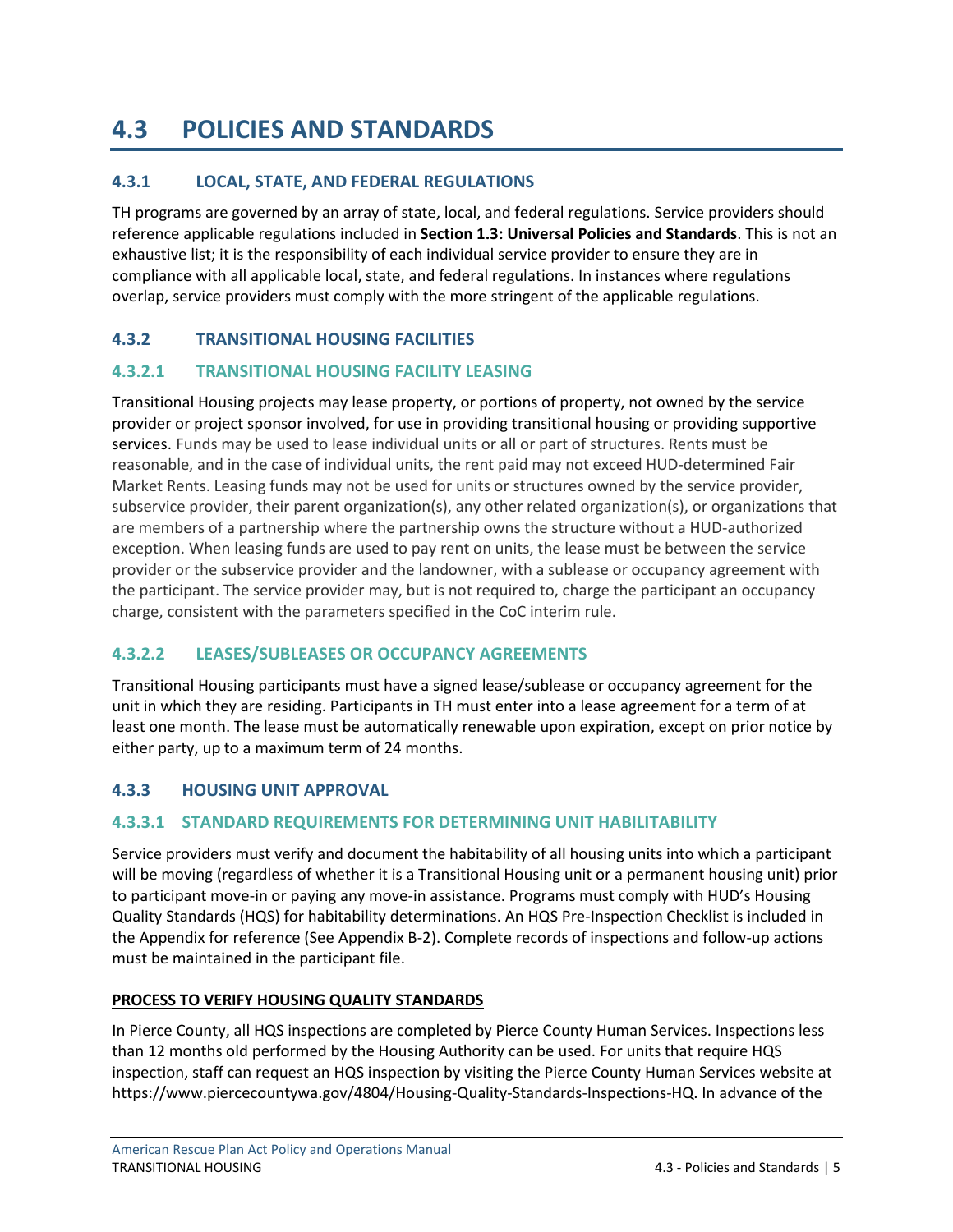Inspection, the service provider must provide a copy of the inspection form to the landlord at least five days in advance of the scheduled appointment.

### **HOUSING UNIT SIZE**

In alignment with HUD HQS, each participating household must have the bedroom size that fits their household size. For example, two adults in a shared housing situation must have their own lease, and their own bedroom. Two adults may share one bedroom if they present together as a household. However, if the unit has a Housing Authority-issued voucher attached to it, service providers must seek approval from the Housing Authority to approve multiple adults for a single room or Single Room Occupancy unit.

# <span id="page-8-0"></span>**4.3.3.2 UNIT HABITABILITY COMPLAINT PROCEDURES**

Participants must be informed in writing of the habitability complaint process and assured that complaints regarding their housing unit's safety and habitability will not affect the household's eligibility for assistance. Service provider must have a written procedure describing the response to complaints regarding unit safety and habitability that includes mandatory inspection when a complaint is reported. Complaints must include the completed HQS Inspection and supporting documents with the specific complaint, follow-up, and resolution.

# <span id="page-8-1"></span>**4.3.3.3 HOUSING UNIT SIZE**

Units must meet size requirements based on household size and composition and rent reasonableness based on Occupancy Standards. Occupancy Standards refer to the guidelines set by a RRH program governing the number of bedrooms allowed for households of different sizes and composition. Service providers have some flexibility in developing these standards as long as the standards do not violate fair housing requirements and comply with Federal, State, and local fair housing and civil rights laws. The primary intent when developing occupancy standards for the rental program is to provide for the smallest number of bedrooms needed by a household without overcrowding. It is acceptable to make allowances for special needs or circumstances, but the standards developed by the service provider must be applied equally and fairly to all participants.

# <span id="page-8-2"></span>**4.3.3.4 RENT REASONABLENESS AND COMPLIANCE WITH FAIR MARKET RENT**

Service providers must comply with Pierce County's rent limit policies for move-in assistance and perform a rent reasonableness determination.

#### **RENT LIMIT**

Service providers must comply with Pierce County's rent limit policy for rental assistance, which varies by funding source. HUD sets geographically specific Fair Market Rent (FMR) limits annually for the housing costs of units, including both rent and utilities. Utilities include electricity, fuel (e.g., natural gas, oil), water, sewer, and trash removal, if trash is included in the water/sewage bill for that area OR if it is included in the rent for all tenants. Otherwise, if trash-removal is a stand-alone bill, it is not eligible. Telephone, internet, and cable are not eligible utilities.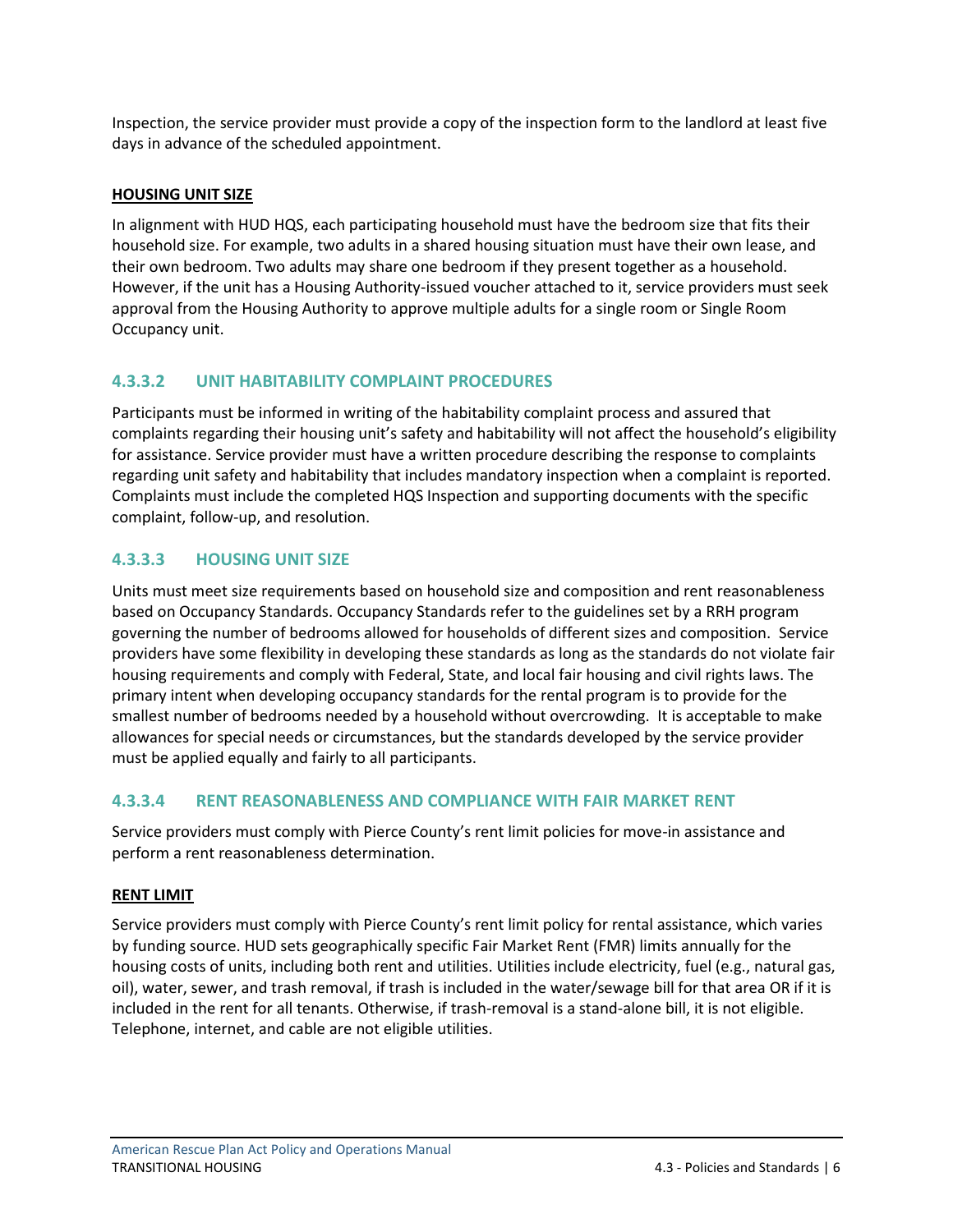#### **RENT REASONABLENESS**

The Rent Reasonableness standard is designed to ensure that rents being paid are reasonable in relation to rents being charged for comparable units in the same market. To make this determination, service providers should consider: the location, quality, size, type, and age of the unit, and any amenities, housing services, maintenance, and utilities to be provided.

To calculate the gross rent for purposes of determining whether it meets the Rent Reasonableness standard, consider the entire housing cost: rent plus the cost of any utilities that must, according to the lease, be the responsibility of the tenant. Utility costs may include gas, electric, water, sewer, and trash. However, telephone, cable or satellite television service, and internet service should be excluded. The gross rent also does not include pet fees or late fees that the participant may accrue for failing to pay the rent by the due date established in the lease.

Note that not every element in the suggested list of nine things to check for must be known to establish a comparable unit. Service providers should use the *Rent Reasonableness Checklist and Certification Form* for documentation (See Appendix B-3); alternate forms may be utilized if approved in advance by Pierce County. At least three comparable units must be documented to demonstrate Rent Reasonableness.

Service providers, regardless of fund source, must document that the unit complies with HUD's standards of Rent Reasonableness<sup>2</sup>.

#### <span id="page-9-0"></span>**4.3.4 RENTAL PAYMENTS**

#### <span id="page-9-1"></span>**4.3.4.1 RENTAL ASSISTANCE FOR PERMANENT HOUSING**

Rental assistance is an eligible cost category when assisting a participant to exit TH and move into permanent housing. However, rent cannot be provided to a participant who is already receiving rental assistance or living in a housing unit receiving rental assistance or operating assistance through other federal, State, or local sources. Move in costs (such as deposits or application fees) may be combined with other sources.

#### <span id="page-9-2"></span>**4.3.4.2 PARTICIPANT LEASE & DOCUMENTATION REQUIREMENTS**

A written and legally binding lease is required when rental assistance will be paid to a landlord on a participant's behalf. The lease must be established between the participant and the landlord/owner.

#### <span id="page-9-3"></span>**4.3.4.3 PARTICIPANT CONTRIBUTIONS TO HOUSING COSTS**

The standards below apply to determining the participant's share of move-in costs and other costs to secure permanent housing. Although each household may receive a different amount of move-in costs in consideration of the household's resources and expenses, the procedure for determining the subsidy must be standardized.

• Move-in Assistance is to be individualized and based on participant need. Move-in assistance can include up to 100% coverage of the first/last month's rent and security deposit.

<sup>&</sup>lt;sup>2</sup> According to [24 CFR 982.507 \(b\).](https://ecfr.federalregister.gov/current/title-24/subtitle-B/chapter-IX/part-982/subpart-K/section-982.507#p-982.507(b)) See Appendix B-3 and [https://www.hudexchange.info/resource/4424/coc-rent](https://www.hudexchange.info/resource/4424/coc-rent-reasonableness-and-fair-market-rent/)[reasonableness-and-fair-market-rent/](https://www.hudexchange.info/resource/4424/coc-rent-reasonableness-and-fair-market-rent/) for more information on documenting Rent Reasonableness.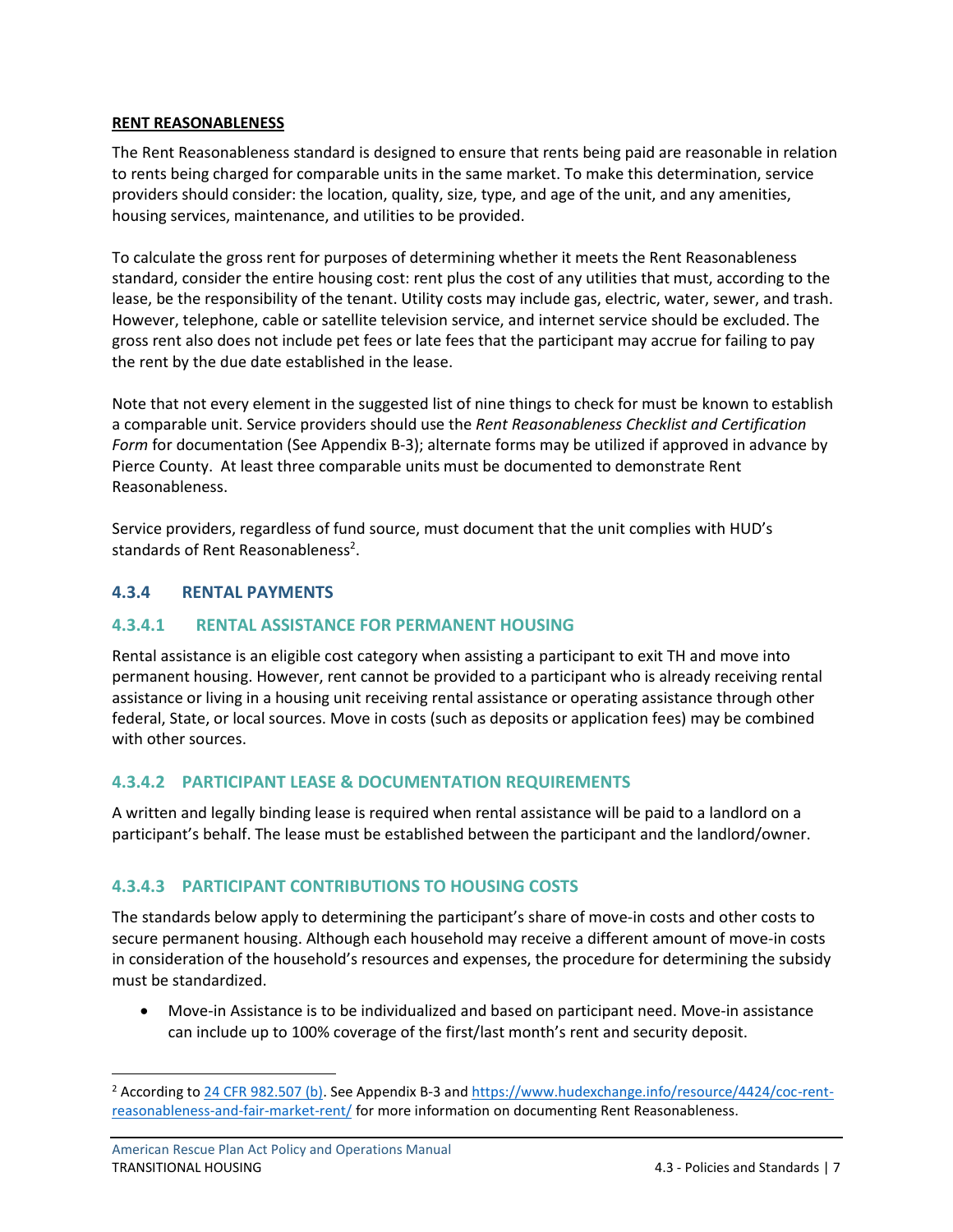• Assistance to secure permanent housing is to be individualized and based on participant need. Other costs to secure permanent housing can include up to 100% coverage of application fees, background check fees, credit check fees, and utility deposits.

## <span id="page-10-0"></span>**4.3.5 PROGRAM CASE MANAGEMENT AND RELATED SERVICES POLICIES**

#### <span id="page-10-1"></span>**4.3.5.1 LENGTH OF ASSISTANCE**

TH programs are up to 24 months in length. While lengths of stay up to 24 months is allowable, efforts should be made to assist households in identifying and securing safe, stable housing as quickly as possible.

Supportive services must be made available to residents throughout the duration of their enrollment in TH. Services may also be provided to former residents of TH who were homeless in the prior six months, for no more than six months after leaving TH to assist their adjustment to permanent housing.

Service providers shall conduct, at minimum, an annual assessment of the service needs of the participants and should adjust services accordingly. Assessments of services may happen at more frequent intervals and are recommended any time circumstances significantly change for the household.

## <span id="page-10-2"></span>**4.3.5.2 RENT AND OCCUPANCY CHARGES**

TH programs may, but are not required, to collect rent and occupancy charges from TH participants. These charges may be reserved, in whole or in part, to assist participants in their move to permanent housing. If occupancy charges are imposed, they may not exceed the highest of:

- 30 percent of the family's monthly adjusted income (adjustment factors include the number of people in the family, age of family members, medical expenses, and child-care expenses)
- 10 percent of the family's monthly income, or
- If the family is receiving payments for welfare assistance from a public agency and a part of the payments (adjusted in accordance with the family's actual housing costs) is specifically designated by the agency to meet the family's housing costs, the portion of the payments that is designated for housing costs.

#### <span id="page-10-3"></span>**4.3.5.3 HOUSING STABILITY CASE MANAGEMENT SERVICE**

Case management and services must be available to all TH participants on an ongoing basis. Participation in services cannot be mandated. Housing-related case management services include:

- Conducting initial evaluation to verify and document eligibility for TH
- Counseling
- Developing, securing, and coordinating services
- Obtaining Federal, State, and local benefits
- Monitoring and evaluating participant progress
- Providing information and referrals to other providers
- Developing an individualized housing and service plan (e.g., Housing Stability Plan)
- Conducting required re-evaluations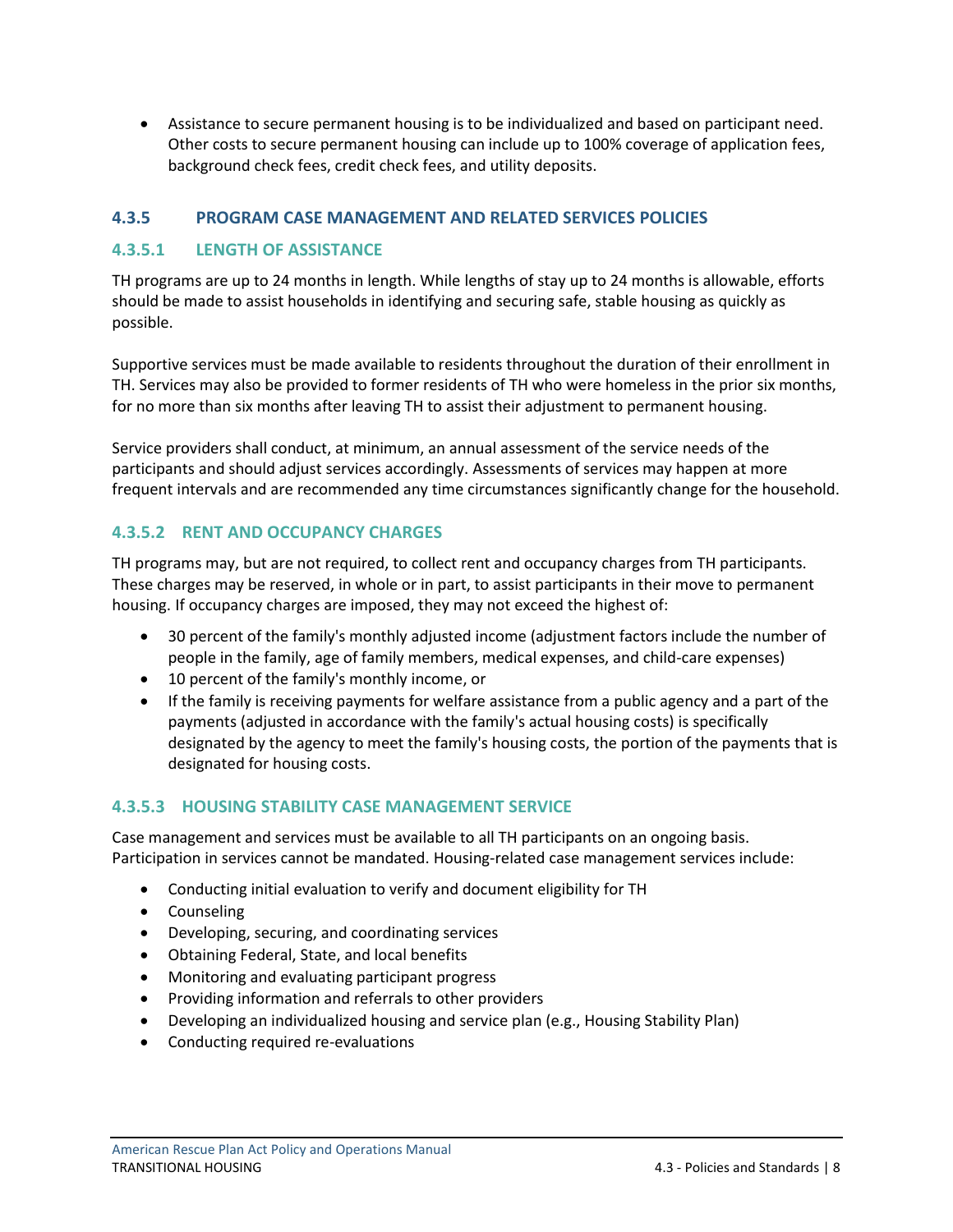#### **SUPPORTIVE SERVICES AGREEMENT**

Service providers and subservice providers may require the participants to take part in supportive services that are not disability-related services provided through the project as a condition of continued participation in the program. Examples of disability-related services include, but are not limited to, mental health services, outpatient health services, and provision of medication, which are provided to a person with a disability to address a condition caused by the disability. Notwithstanding this provision, if the purpose of the project is to provide substance abuse treatment services, service providers and subservice providers may require participants to take part in such services as a condition of continued participation in the program.

## <span id="page-11-0"></span>**4.3.6 PROGRAM EXIT**

Households should be exited from the program when: 1) they are no longer eligible for or in need of services, 2) they have completed all goals as outlined in the Housing Stability Plan, 3) they have financial ability to meet basic living needs, or 4) violation of a Program Agreement is discovered. Participant households should not be exited from the program for lack of stability. In all cases of exiting the program (voluntarily or involuntarily), staff must provide written communication to the both the household (and if applicable) the landlord, as well as inform any other partner staff with whom the household is currently working. Providers must have a Termination of Assistance procedure that adheres to the policy below.

## <span id="page-11-1"></span>**4.3.6.1 TERMINATION OF ASSISTANCE**

Service providers must have a written program termination policy that describes the reasons a household would be terminated from participation, the notification process, and assurance the household will be made aware of the grievance process. To terminate rental assistance or housing stabilization services, the process, at a minimum, must:

- Provide written notice to the participant with a clear statement of the reasons for termination
- An opportunity for the participant to present written or oral objections before a person other than the person (or subordinate of the that person) who made or approved the termination decision
- Prompt written notice of the final decision to the participant

If a participant violates program requirements, the service provider may terminate assistance in accordance with the formal process established through the policy. Service providers must exercise judgment and examine all extenuating circumstances in determining when violations warrant termination so that a participant's assistance is terminated only in the most severe cases. Program termination does not bar programs from providing further assistance at a later date to the same household.

Note that program participation and rent tenancy are separate processes. For example, a participant may have their lease terminated but still be eligible for services and to look for new housing or a participant may be ineligible for services but still have their lease in-tact with full responsibility for rent payment.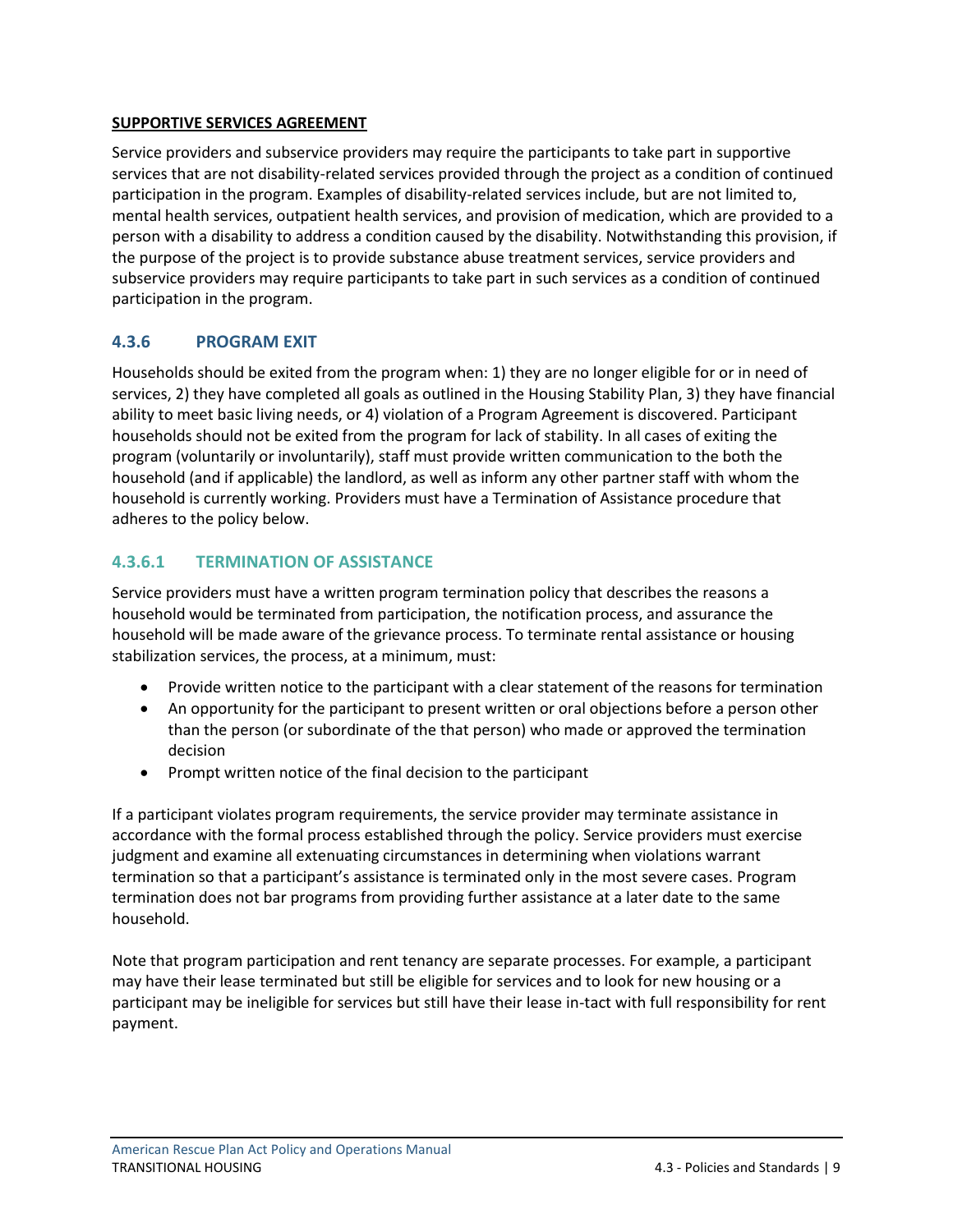# <span id="page-12-0"></span>**4.4 PERFORMANCE MEASUREMENT**

## <span id="page-12-1"></span>**4.4.1 DATA COLLECTION AND DOCUMENTATION REQUIREMENTS**

HUD universal data elements and HUD program specific data elements must be collected and reported in HMIS within five business days of participant entry into the program. Additional TH data collection and documentation requirements are summarized in the table below. Third-Party source documentation should always be sought first. If it cannot be obtained, Third-Party Written or Oral Verification should be sought (with a preference for written documentation). If neither can be obtained, then efforts to collect all types of Third-Party documentation should be recorded and Self-Certification shall be obtained from the participant and kept in the Participant File. See Appendix C-4 and C-5 for sample forms.

#### **Documentation Requirement Details All TH Programs**

#### **Homelessness**

For each household who receives assistance, documentation of meeting HUD's Homelessness Definition Category 1 or 4 must be collected prior to entry. Details regarding HUD criteria may be found in Appendix A-2.

#### **Lease/Sublease or Occupancy Agreement**

TH participants must have a signed lease or occupancy agreement.

#### **Housing Stability**

Documentation of Housing Stability Plan; referrals and connections to mainstream providers and resources; monthly case management services provided; and plans and progress towards selfsufficiency.

#### **Housing Quality Standards**

The service provider or subservice provider must retain documentation of compliance with the housing standards in § 578.75(b), including inspection reports.

#### **Income**

For each household who receives assistance, the following documentation of annual income must be on file.

- Income evaluation form
	- o *If funded via CHG, utilize CHG Verification of Household Eligibility and Income Recertification Form (Appendix C-2), CHG Income Eligibility Worksheet (Appendix C-3),* and (if applicable, if participant has no income) *CHG Self-Declaration of Housing Status or No Income Form (Appendix C-5).*
- Source documents (*e.g.,* most recent wage statement, unemployment compensation statement, public benefits statement, bank statement) for the assets held by the participant and income received before the date of the evaluation.
	- $\circ$  To the extent that source documents are unobtainable, a written statement by the relevant third party (*e.g.,* employer, government benefits administrator) or the written certification by the recipient's or subrecipient's intake staff of the oral verification by the relevant third party of the income the participant received over the most recent period, or
	- $\circ$  To the extent that source documents and third-party verification are unobtainable, the written certification by the participant of the amount of income that the program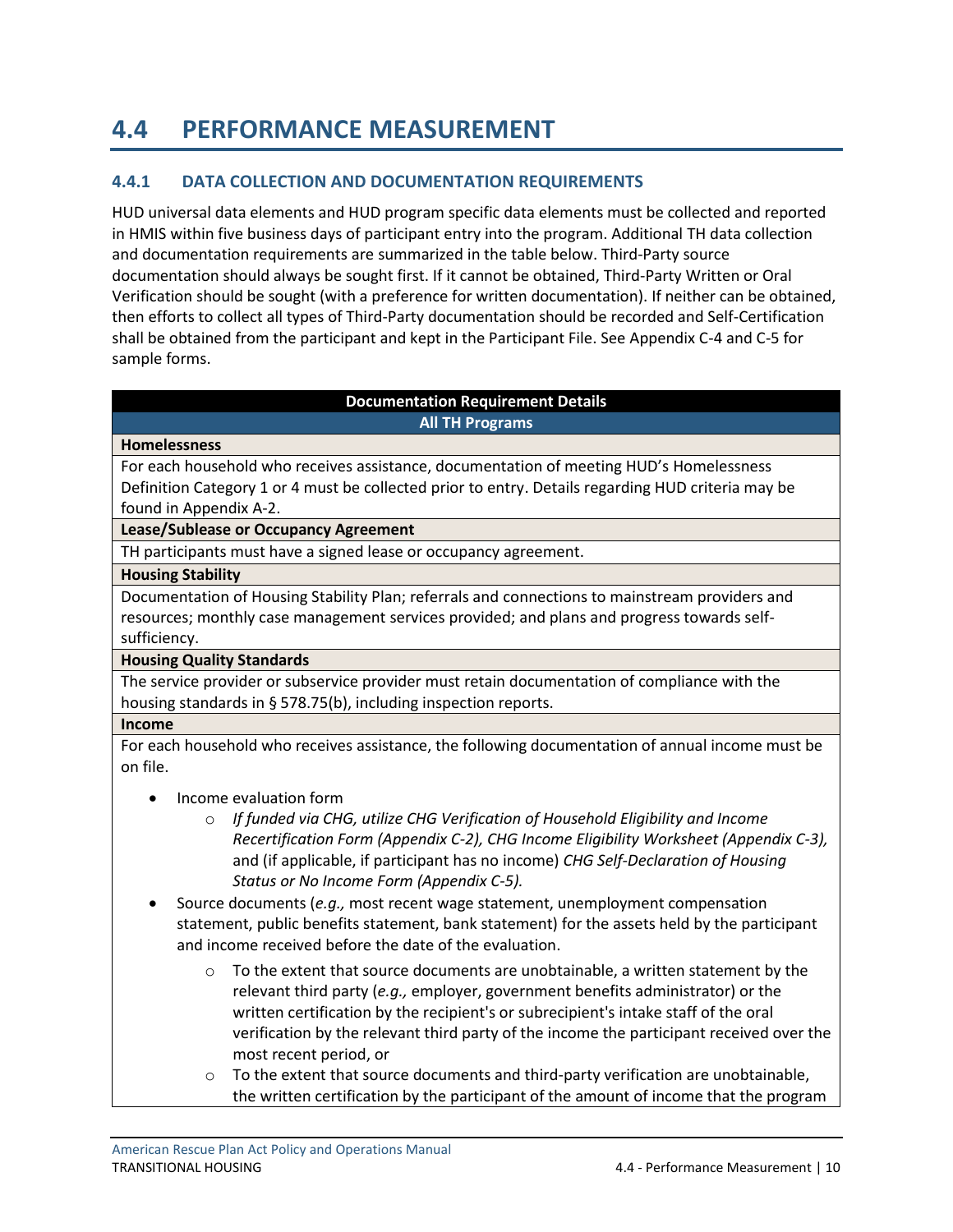participant is reasonably expected to receive over the 3-month period following the evaluation.

#### **Service and Assistance Records**

- Documentation of services and assistance provided to that participant, including evidence that the service provider or subservice provider has conducted an annual assessment of services for those participants that remain in the program for more than a year and adjusted the service package accordingly. Where applicable, compliance with the termination of assistance requirement.
- Documentation of the types of supportive services provided under the service provider's program and the amounts spent on those services. The service provider or subservice provider must keep record that these records were reviewed at least annually and that the service package offered to participants was adjusted as necessary.
- Programs should also consider keeping a log of households that were not eligible. Such documentation would show a monitor/auditor that the time spent by personnel is reasonable, particularly in periods of very low number of eligible households being served but with a high level of salaries. This practice is recommended for any activities that might result in a low amount of assistance delivered, as it would demonstrate the program is incurring legitimate costs for the program.

# <span id="page-13-0"></span>**4.4.1.1 DOCUMENTATION COLLECTION**

Programs should begin working with participants to collect documentation at enrollment. If documentation has not been collected within 45 days, programs are not required to terminate participants from the program, but they may elect to do so. If documentation is not required until sometime after enrollment, then programs may not terminate until 45 days after the documentation deadline. Programs must document their efforts to obtain eligibility documentation during this period and should only terminate participants as a last resort. Any information collected during this period should be updated in HMIS and any documentation collected should be scanned and uploaded into HMIS, so the participant record is as accurate as possible, and a more appropriate referral can be made.

#### <span id="page-13-1"></span>**4.4.2 METRICS**

The following measures are typically used to evaluate the performance of Homeless Crisis Response System TH programs. Measures may be added or amended based on specific funding source requirements, CoC priorities, or evaluation strategies.

|                   | <b>Metric</b>                                                            |
|-------------------|--------------------------------------------------------------------------|
| <b>Category</b>   | <b>All Funding Sources</b>                                               |
|                   | Percentage of vacancies filled by CE                                     |
|                   | Percentage of CE referrals accepted                                      |
|                   | Utilization rate of TH beds                                              |
| <b>TH Program</b> | Average length of time for households to move into units (days)          |
| <b>Outcomes</b>   | Percentage of exits to permanent housing                                 |
|                   | Percentage of households who return to homelessness within 2 years after |
|                   | exit to permanent housing                                                |
|                   | Percent of households that increase their income through any source from |
|                   | project entry date to project exit                                       |
|                   | Percentage of HMIS data that is complete and accurate                    |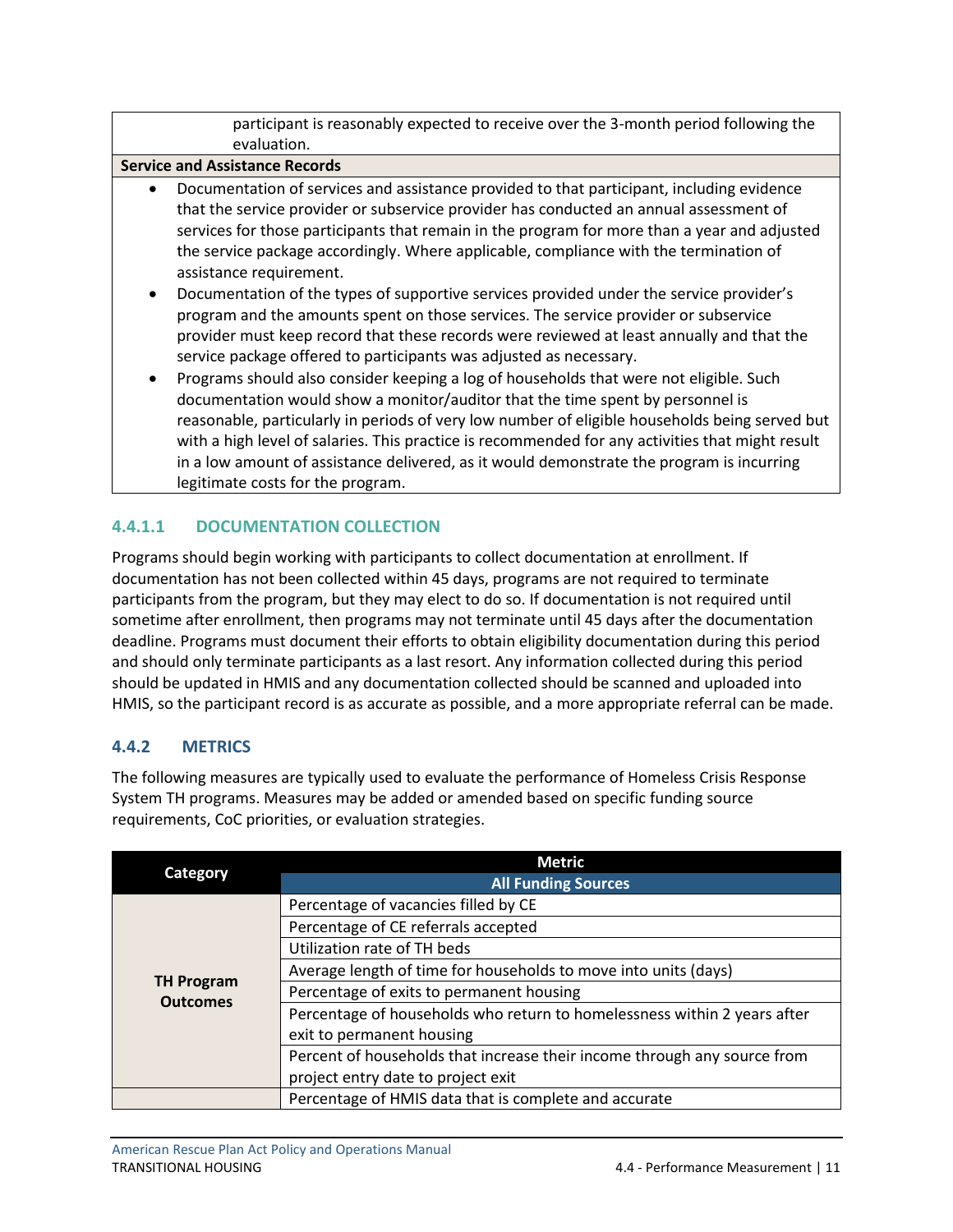| <b>Data Collection and</b> | Percentage of HMIS data that is entered within 5 days from initial collection |
|----------------------------|-------------------------------------------------------------------------------|
| Reporting                  |                                                                               |
| Contract                   | Percentage expenditure of funds                                               |
| <b>Management</b>          | Percentage of Contract Payment Requests submitted accurately and on time      |

Where practicable, the Program Outcomes above will also be evaluated to assess for the presence of any discrepancies or disparities across demographic categories (gender, race, ethnicity, and age tier).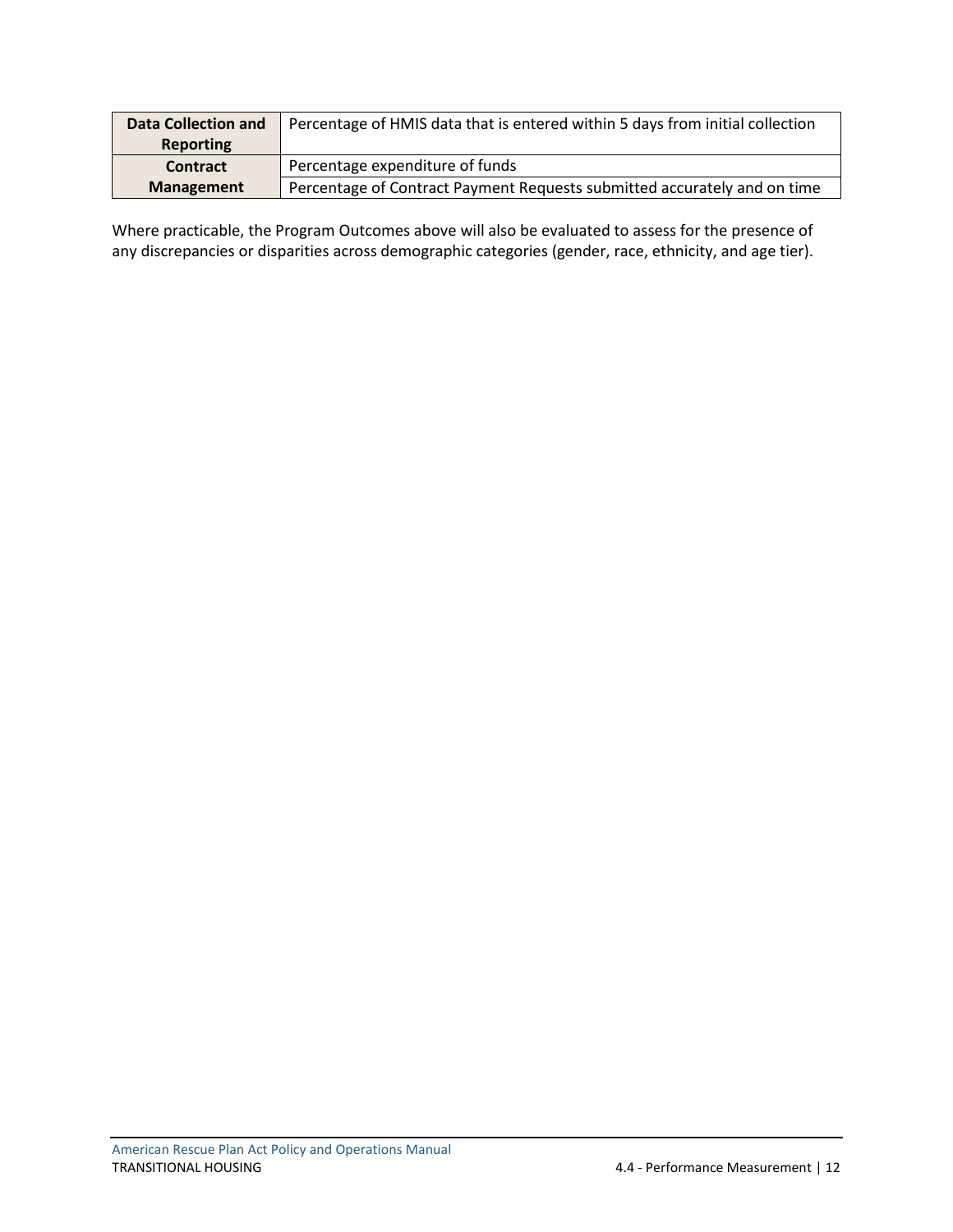# <span id="page-15-0"></span>**4.5 ELIGIBLE ACTIVITIES**

## <span id="page-15-1"></span>**4.5.1 ELIGIBLE ACTIVITIES OVERVIEW**

Eligible Transitional Housing expenses include case management and supportive services, program operation expenses, other program costs, and administrative expenses as necessary to provide interim housing and help participants move into permanent housing. Eligible cost categories are included in the table below.

| <b>Transitional Housing</b>                |   |
|--------------------------------------------|---|
| <b>ELIGIBLE ACTIVITIES</b>                 |   |
| <b>Project Operations</b>                  |   |
| <b>Costs Associated with Payroll</b>       |   |
| <b>Housing Search and Placement</b>        | х |
| <b>Housing Stability Case Management</b>   | x |
| <b>HMIS Data Collection and Entry</b>      | x |
| <b>Sub-Contracted Services</b>             | x |
| <b>Supportive Service Costs</b>            |   |
| <b>Child Care</b>                          | x |
| Credit Repair - budgeting/money management | x |
| <b>Education Services</b>                  | x |
| <b>Employment Assistance</b>               | х |
| <b>Legal Services</b>                      | х |
| <b>Life Skills</b>                         | x |
| <b>Mediation</b>                           | x |
| <b>Mental Health Services</b>              | х |
| <b>Outpatient Health Services</b>          | x |
| <b>Substance Abuse Treatment Services</b>  | x |
| <b>Transportation</b>                      | x |
| <b>Other Program Costs</b>                 |   |
| <b>General Liability Insurance</b>         | x |
| <b>Office Internet</b>                     | x |
| <b>Office Space</b>                        | x |
| <b>Office Supplies</b>                     | x |
| <b>Office Utilities</b>                    | x |
| <b>Staff Training/Conference/Per Diem</b>  | х |
| <b>Telephone</b>                           | x |
| <b>Facility Support</b>                    |   |
| <b>Lease Payments</b>                      |   |
| <b>Lease/Rent on Facility</b>              | х |
| <b>Hotel/Motel</b>                         | x |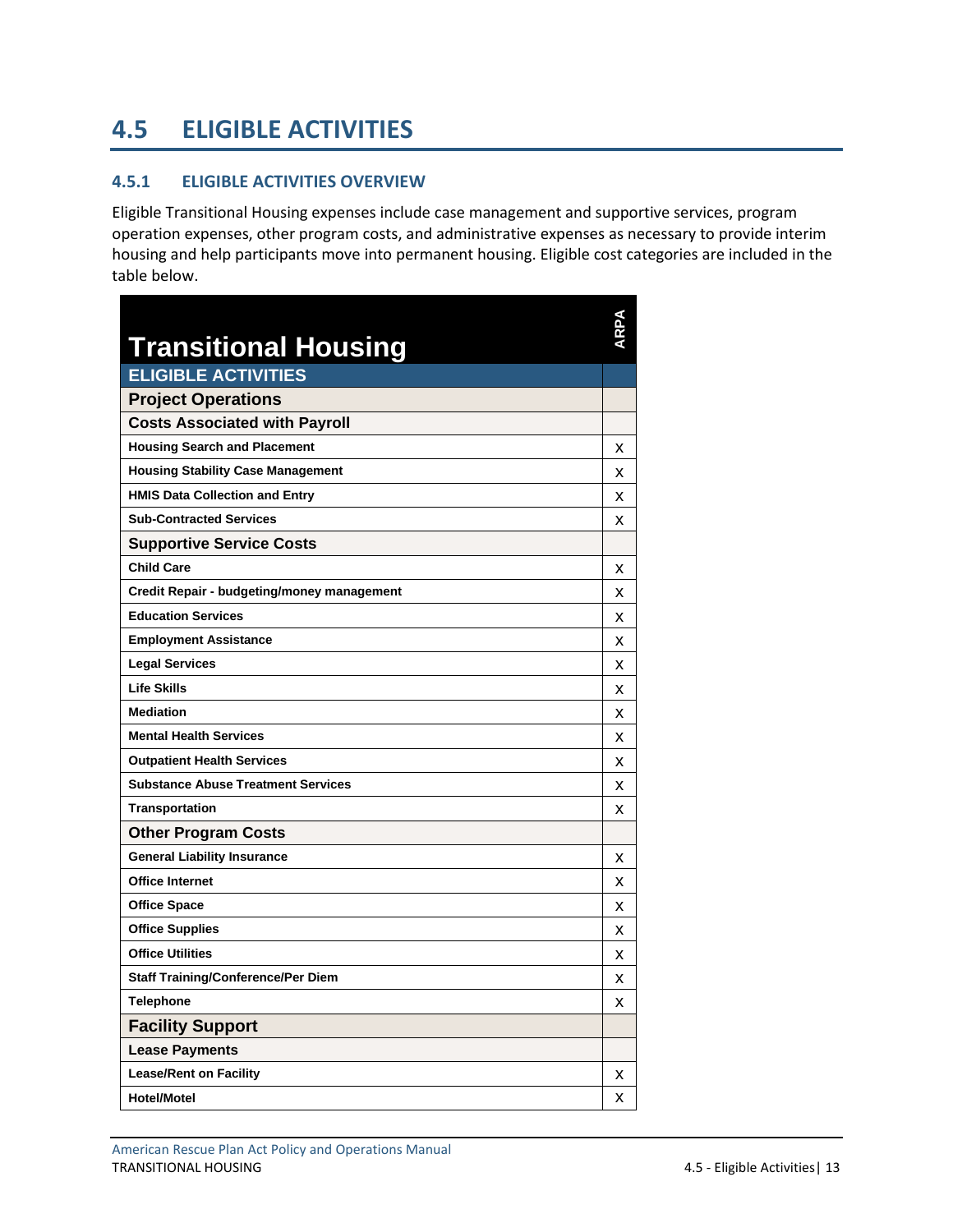| <b>Transitional Housing</b>                       | ARPA |
|---------------------------------------------------|------|
| <b>Move-in Costs to Permanent Housing</b>         | X    |
| <b>Other Facility Costs</b>                       |      |
| <b>Facility Equipment and Supplies</b>            | x    |
| <b>Facility Janitorial</b>                        | x    |
| <b>Facility Maintenance/Repair</b>                | x    |
| <b>Facility Security</b>                          | x    |
| <b>Food served in Facility</b>                    | x    |
| Off-Site and Residential Facility Management Fees |      |
| <b>Other Costs to Secure Permanent Housing</b>    | x    |
| <b>Property Insurance</b>                         | x    |
| <b>Transportation to the Facility</b>             | x    |
| <b>Utilities</b>                                  | x    |
| <b>Administrative Expenses</b>                    |      |
| <b>Advertising</b>                                | x    |
| <b>Communications</b>                             | x    |
| <b>Facilities Maintenance &amp; Repairs</b>       | x    |
| Insurance                                         | x    |
| <b>Machinery &amp; Equipment</b>                  | x    |
| <b>Office &amp; Operating Supplies</b>            | x    |
| <b>Personnel Salaries &amp; Benefits</b>          | x    |
| <b>Professional Services</b>                      | x    |
| <b>Public Utilities</b>                           | x    |
| <b>Small Tools &amp; Minor Equipment</b>          | x    |

# <span id="page-16-0"></span>**4.5.2 DETAILED ELIGIBLE ACTIVITIES**

Eligible ARPA-funded Transitional Housing activities are summarized in the table below. Other costs may be approved by the County on a case-by-case basis. Please contact PCHS Homeless Programs for further information.

#### **ARPA-Funded Program Eligible Costs**

| <b>Operations</b> |  |
|-------------------|--|
|-------------------|--|

- **Housing Search and Placement Services:** services or activities designed to assist households in locating, obtaining, and retaining suitable housing, tenant counseling, assisting households to understand leases, inspections, securing utilities, making moving arrangements, and representative payee services concerning rent and utilities.
	- o Includes intake and assessment (time spent assessing a household), whether or not the household is determined eligible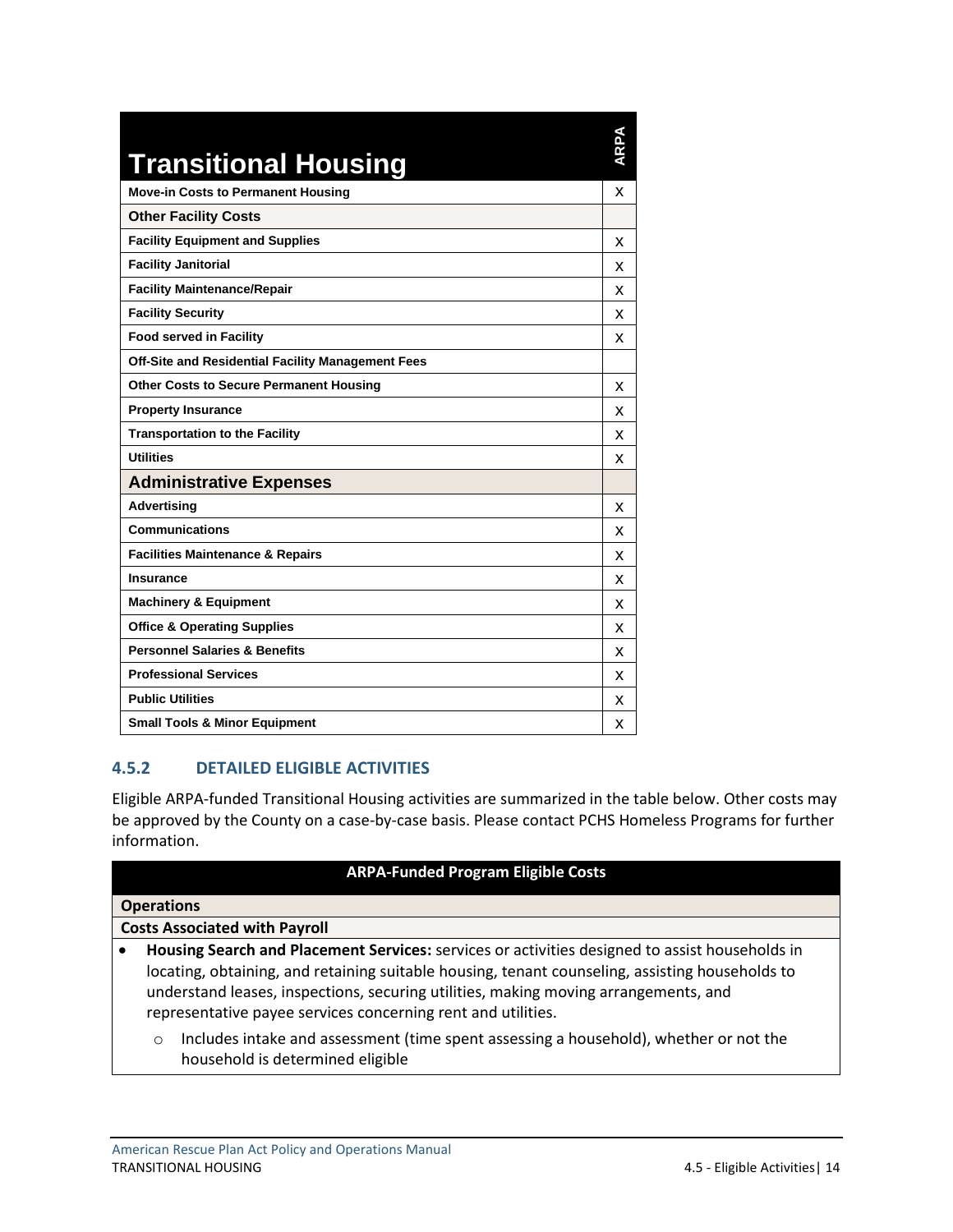- o Includes mediation and outreach to property owners/landlords related to locating or retaining housing
- **Housing Stability Services:** This includes developing an individualized housing and service plan, monitoring and evaluating household progress, identifying creative and immediate housing solutions outside of the traditional homeless service system (Diversion), SSI/SSDI Outreach, Access, and Recovery (SOAR), and assuring that households' rights are protected.
- **HMIS Data Collection and Entry:** staff and benefits for activity; must be directly attributable to project
- **Sub-Contracted Services:** includes temporary employees contracted through an agency or thirdparty providers paid by the service provide to provide direct service.
- **Other costs:** as approved in advance by the County

**Supportive Service Costs** – All activities below MUST be directly related to a household's ability to obtain or maintain permanent housing.

- **Child Care:** The costs of establishing and operating childcare, and providing childcare vouchers, for children from families experiencing homelessness, including providing meals and snacks, and comprehensive and coordinated developmental activities, are eligible.
	- $\circ$  The childcare center must be licensed by the jurisdiction in which it operates in order for its costs to be eligible.
	- o Children must be under the age of 13, unless they are disabled children. Disabled children must be under the age of 18.
- **Credit Repair:** including budgeting or money management
- **Education Services:** The costs of improving knowledge and basic educational skills are eligible. Services may include instruction or training in consumer education, health education, substance abuse prevention, literacy, English as a Second Language, and General Educational Development (GED).
	- o Component services or activities are screening, assessment and testing; individual or group instruction; tutoring; provision of books, supplies, and instructional material; counseling; and referral to community resources.
- **Employment Assistance:** The costs of establishing and operating employment assistance and job training programs are eligible, including classroom, online and/or computer instruction, on-thejob instruction, services that assist individuals in securing employment, acquiring learning skills, and/or increasing earning potential. The cost of providing reasonable stipends to participants in employment assistance and job training programs is also an eligible cost.
	- o Learning skills include those skills that can be used to secure and retain a job, including the acquisition of vocational licenses and/or certificates. Services that assist individuals in securing employment consist of:
		- Employment screening, assessment, or testing
		- Structured job skills and job-seeking skills
		- Special training and tutoring, including literacy training and pre-vocational training
		- Books and instructional material
		- Counseling or job coaching
		- Referral to community resources
- **Legal Services:** Eligible costs are the fees charged by licensed attorneys and by person(s) under the supervision of licensed attorneys, for advice and representation in matters that interfere with the homeless individual or family's ability to obtain and retain housing.
- **Life Skills**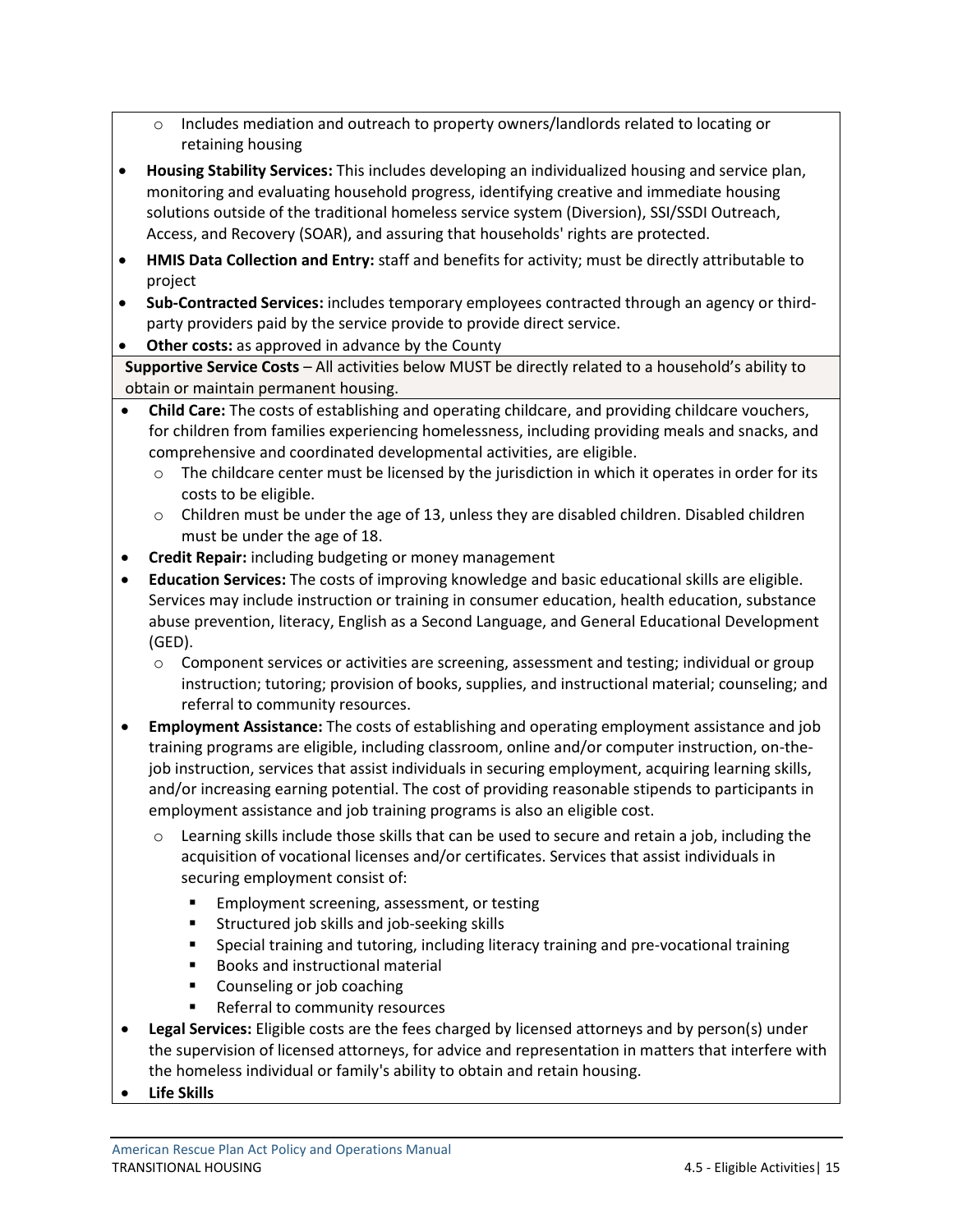#### • **Mediation**

- **Mental Health Services:** Eligible costs are the direct outpatient treatment of mental health conditions that are provided by licensed professionals. Component services are crisis interventions; counseling; individual, family, or group therapy sessions; the prescription of psychotropic medications or explanations about the use and management of medications; and combinations of therapeutic approaches to address multiple problems.
- **Outpatient Health Services:** Eligible costs are the direct outpatient treatment of medical conditions when provided by licensed medical professionals including:
	- $\circ$  Providing an analysis or assessment of an individual's health problems and the development of a treatment plan
	- o Assisting individuals to understand their health needs
	- $\circ$  Providing directly or assisting individuals to obtain and utilize appropriate medical treatment
	- o Preventive medical care and health maintenance services, including in-home health services and emergency medical services
	- o Provision of appropriate medication
	- o Providing follow-up services
	- o Preventive and non-cosmetic dental care
- **Substance Abuse Treatment Services:** The costs of participant intake and assessment, outpatient treatment, group and individual counseling, and drug testing are eligible. Inpatient detoxification and other inpatient drug or alcohol treatment are ineligible.
- **Transportation** includes costs for client transportation, reimbursement for staff travel to meet with or assist a client
	- o Bus tickets/token or pass
	- o Reimbursement or direct payment for gas (client)
	- o Reimbursement for mileage (staff)
	- o Gas cards are NOT eligible
- **Other costs:** as approved in advance by the County

#### **Other Program Costs**

- **General Liability Insurance**: also includes automobile insurance
- **Office Internet, Space, Supplies, Utilities, and Phone:** when directly attributable to the project
- **Training or Conferences**: related to service delivery, including travel and per diem
- **Other costs** as approved by the County.

#### **Facility Support**

#### **Lease Payments**

- **Lease/Rent on Facility:** Cost of lease/rent for a facility used as emergency shelter.
- **Hotel/Motel:** When used as shelter or waiting for an HQS inspection on a unit.
- **Move-in Costs to Permanent Housing:** Cost of security deposit, first/last month's rent to secure a permanent housing unit
- **Other costs:** as approved in advance by the County

#### **Other Facility Costs**

- **Facility Equipment and Supplies:** Essential items for the operation of shelter such as common-use toiletries, bedding, mats, cots, towels, microwave, etc.
- **Facility Janitorial:** Salaries and benefits associated with providing building janitorial services
- **Facility Maintenance and Repairs:** Includes janitorial/cleaning supplies, pest control, fire safety, materials and contract or staff maintenance salaries/benefits associated with providing the maintenance, mileage for maintenance staff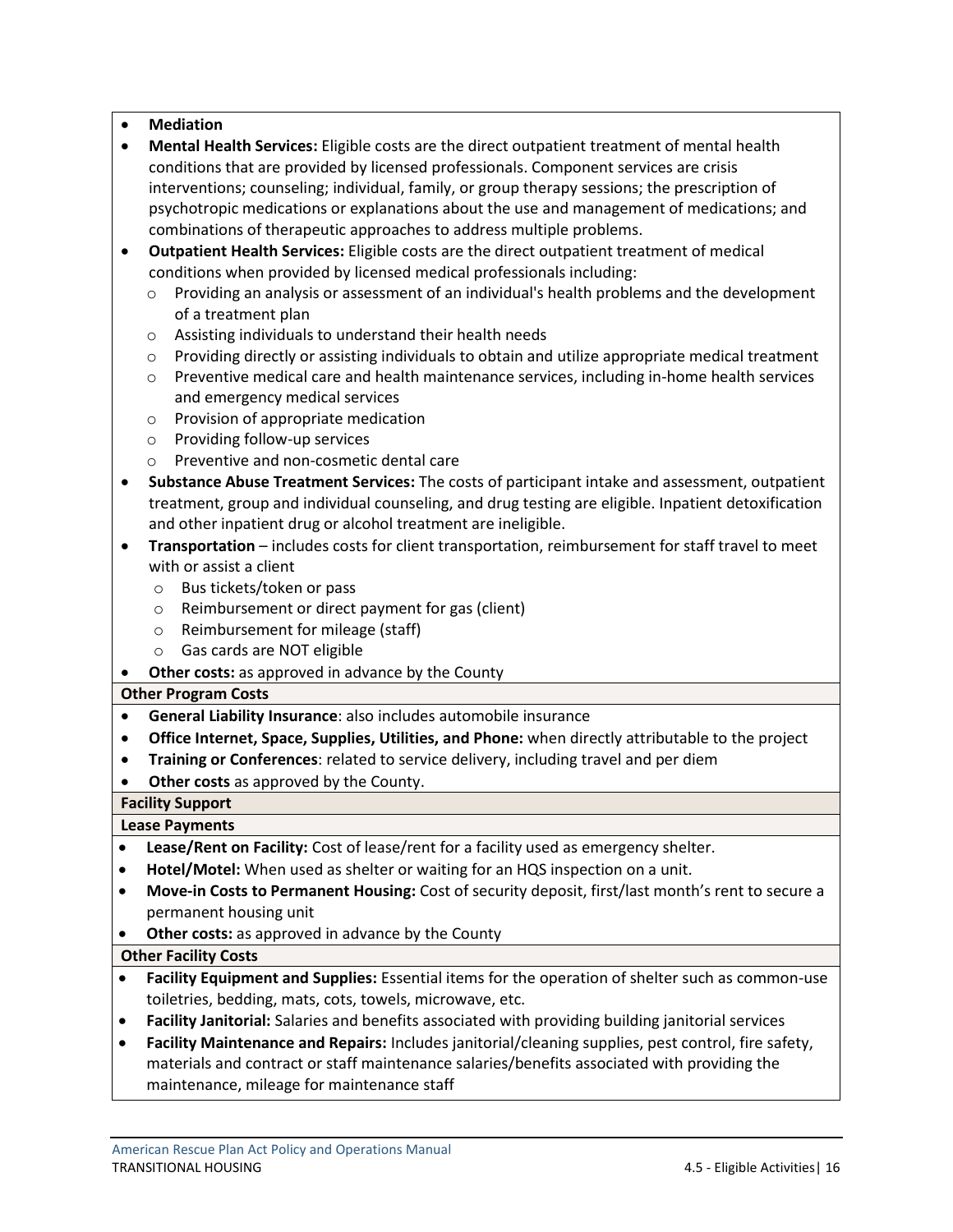- o Maintenance activities include cleaning activities, protective or preventative measures to keep a building, its systems and its grounds in working order and replacement of existing appliances or objects that are not fixtures or part of the building. Maintenance activities should fix, but not make improvements that would add value to the building
- o Maintenance activities do not include the repair or replacement of fixtures or parts of the building. A fixture is an object that is physically attached to the building and cannot be removed without damage to the building. Fixtures also include, but are not limited to kitchen cabinets, built-in shelves, toilets, light fixtures, staircases, crown molding, sinks, and bathtubs. Maintenance activities do not include the installment or replacement of systems designed for occupant comfort and safety such as HVAC, electrical or mechanical systems, sanitation, fire suppression, and plumbing.
- **Facility Security:** Salaries and benefits associated with providing building security
- **Food Served in Facility**
- **Off-site and Residential Facility Management Fees:** Related to the operation of the emergency shelter
- **Other Costs to Secure Permanent Housing:** Includes application fees, background checks, credit check fees, utility deposits, and costs of urinalyses for drug testing of household members if necessary/required for housing
- **Property Insurance:** For the emergency shelter building (mortgage insurance is not eligible)
- **Transportation to the Facility:** Directly related to the transportation of eligible households (bus tokens/tickets, fuel for shelter van)
- **Utilities:** Includes gas/propane, phone, electric, internet, water and sewer, garbage removal
- **Other costs:** as approved in advance by the County

#### **Administrative Expenses**

Administrative Expense are costs an organization incurs that are not directly charged to a specific function or program but are related to the organization as a whole. Administrative Expenses may not exceed 10% of the Direct Program costs (Rental Assistance + Program Operations). Costs may include:

- **Advertising**
- **Communications**
- **Facilities Maintenance & Repairs**
- **Insurance**
- **Machinery & Equipment**
- **Office & Operating Supplies**
- **Personnel Salaries & Benefits**, including:
	- o Executive Staff
	- o Human Resources
	- o Accounting
	- o Legal
- **Professional Services**
- **Public Utilities**
- **Small Tools & Minor Equipment**
- **Other costs:** as approved in advance by the County

#### <span id="page-19-0"></span>**4.5.3 INDIRECT COSTS**

Indirect costs are not eligible within ARPA funding awards.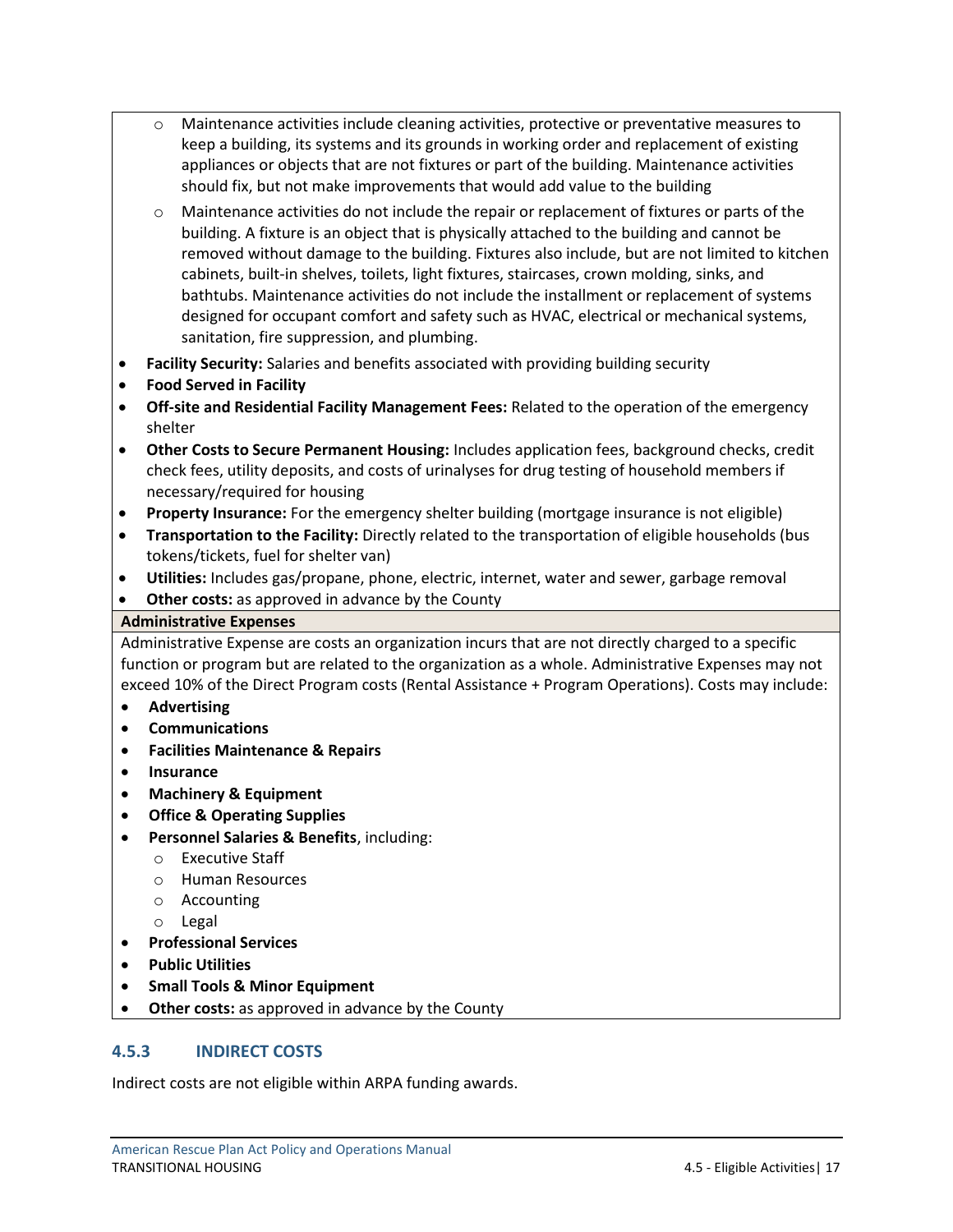# <span id="page-20-0"></span>**4.5.4 SUBMITTING FOR COST REIMURSEMENT**

Pierce County administers its grants on a cost reimbursement basis only. Service providers may only request reimbursement for eligible costs (as defined in this section, by fund source) and for which they have included in their contract budget. Requests for reimbursement must be submitted on the Countyprovided invoice document, called a Contract Payment Request form (CPR). CPRs must be submitted to [PCCCHMLSInv@piercecountywa.gov](mailto:PCCCHMLSInv@piercecountywa.gov) within 21 working days following the month in which the expenditures were incurred. The submission of incomplete or inaccurate information may delay the reimbursement process.

The expectation for supporting documentation for reimbursement of costs will be determined by the service provider's fiscal and accounting infrastructure:

- **For service providers that have an accounting system or software** that produces expense reports, the expectation would be an expense report with all costs easily identified, where costs requested for reimbursement are clearly classified from other agency costs, is required. Attach this report to the reimbursement request. The Provider will retain documents and actual receipts reflected in the expense report and be available for monitoring from Pierce County Human Services Contract Monitors, State Auditors and Federal Reviews as applicable.
- **For Providers that do not have an accounting system or software** that produces expense reports, the expectation is copies of receipts, and paid invoices will be provided with each payment request. The Provider will retain the original documents and actual receipts to be available for monitoring from Pierce County Human Services Contract Monitors, State Auditors and Federal Reviews as applicable.

**All service providers** are to complete the Salaries and Benefits Tab in the invoice template to clearly identify the portion of employee costs being requested. Proof that employees worked for the agency during the time period of the reimbursement request is required, so pay stubs (redact personal information) or a payroll report is required in addition to completing the Salaries and Benefits tab.